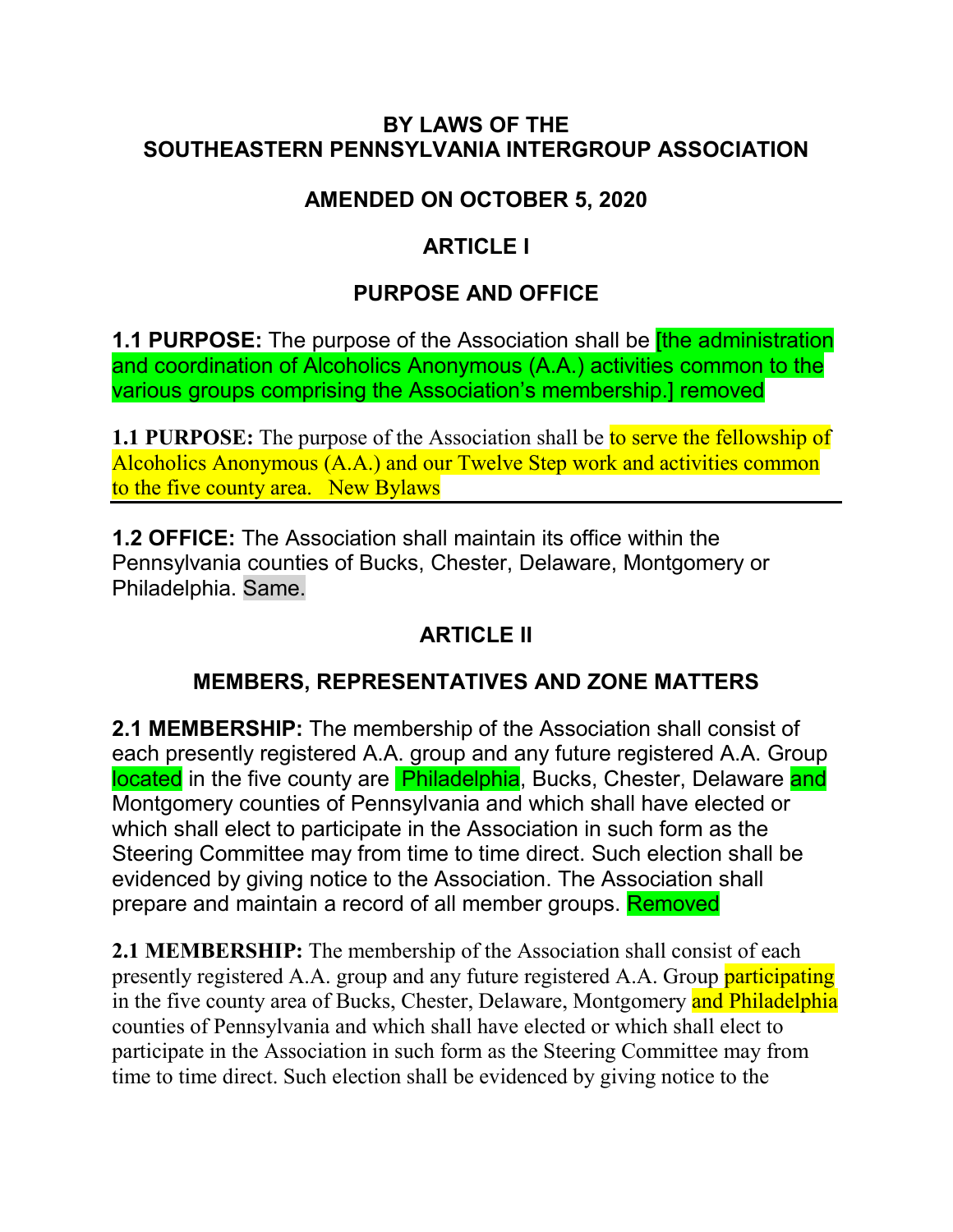Association. The Association shall prepare and maintain a record of all member groups. New Bylaws

#### **2.2 REPRESENTATIVES AND ALTERNATE REPRESENTATIVES:** Each

member group of the Association shall designate or elect one person to serve as representative of the member group to represent such group in the affairs of the Association. Each member group may also designate or elect an alternate representative. The name and address of each representative and alternate of existing member groups elected or designated to serve shall be registered with the Association as soon as practical, but at least by the first business meeting attended. No person may serve concurrently as a representative or alternate of more than one member group. business changed to Zone in New Bylaws

**2.3 ZONES, MEETINGS AND COORDINATION:** For purposes of the Association, each of the Pennsylvania counties of Bucks, Chester, Delaware, Montgomery and Philadelphia shall be designated a separate Zone which shall consist of all registered groups **geographically located** within the respective Zone ('Zone Groups'). With the consent of the Steering Committee, a majority of registered representatives of Zone Groups in each respective Zone may hold meetings within the respective Zone as necessary and appropriate to participate in the activities and affairs of the Association. The method or manner of such participation may be by teleconferencing or otherwise as approved by the Steering Committee. Each of the Zone Groups shall annually elect persons to serve as Zone Coordinator and Alternate Zone Coordinator who shall be responsible to coordinate the activities of the respective Zone Groups with the Association. Each Zone Coordinator shall also serve as a member of the Steering Committee and, in case of his or her absence, the Alternate Zone Coordinator shall so serve. Removed

**2.3 ZONES, MEETINGS AND COORDINATION:** For purposes of the Association, each of the Pennsylvania counties of Bucks, Chester, Delaware, Montgomery and Philadelphia shall be designated as separate Zones which shall consist of all registered groups **participating** within the respective Zones ('Zone Groups'). In addition to the regularly scheduled Zone meetings, Intergroup Representatives may hold meetings within the respective Zones as necessary and appropriate to participate in the activities and affairs of the Association. The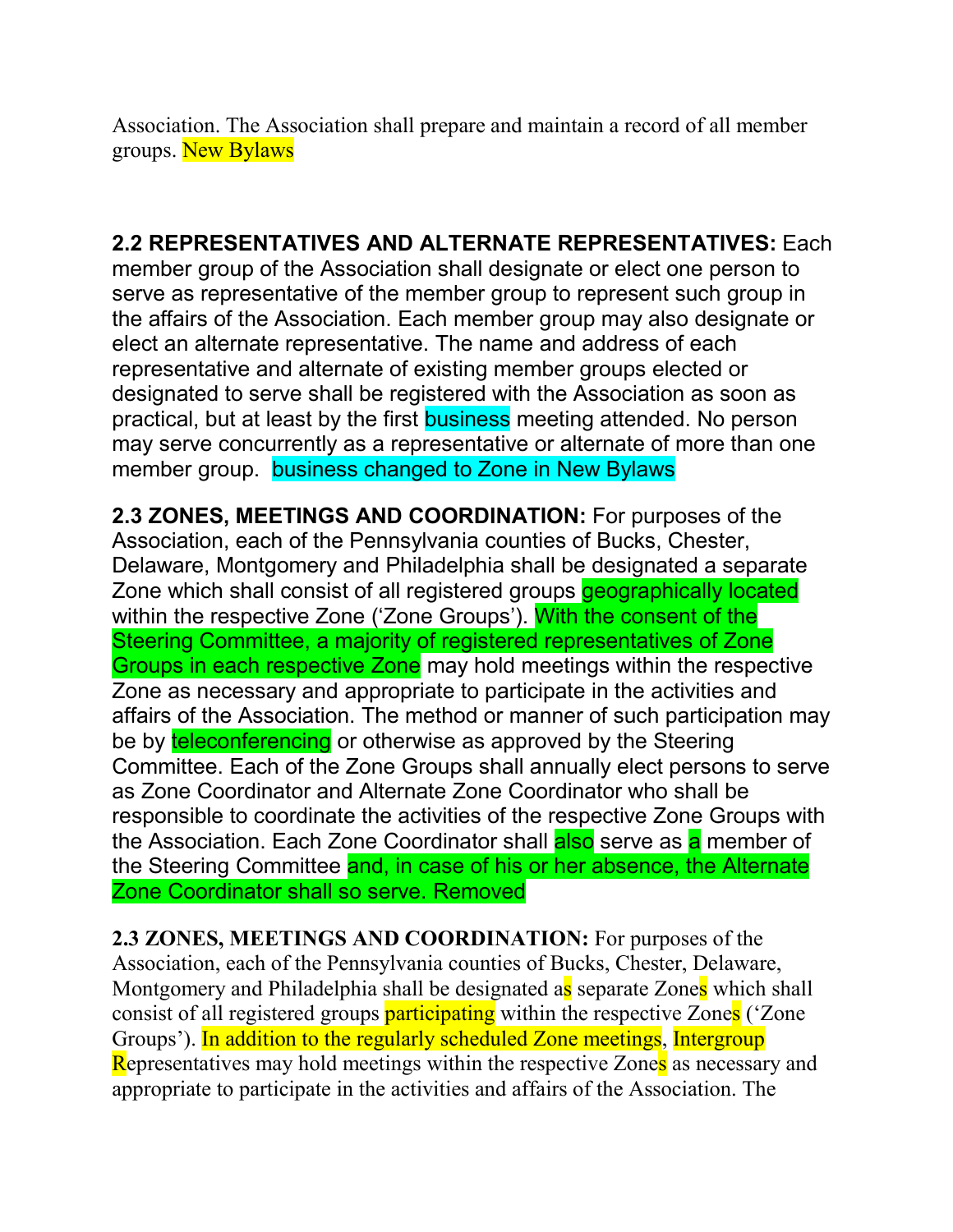method or manner of such participation may be in person, by video conferencing, or otherwise as approved by the Steering Committee. Each of the Zone Groups shall annually elect persons to serve as Zone Coordinator and Alternate Zone Coordinator who shall be responsible to coordinate the activities of the respective Zone Groups with the Association. Each Zone Coordinator and Alternate Zone Coordinator shall serve as members of the Steering Committee. New Bylaws

# **ARTICLE III**

## **MEETINGS OF REPRESENTATIVES**

**3.1 REGULAR MEETINGS:** Regular meetings of representatives shall be held at 7:00 P.M. on the second Monday of every month unless another time and/or date is designated by the Steering Committee of the Association and notice thereof is given to each representative or alternate. **New Bylaws** 

**3.1 SPECIAL MEETINGS:** Special meetings of representatives may be called at any time (other than a regular meeting date) by a majority of the Steering Committee or by written request of at least 25% of **member** groups received at the Association's office. Removed

**3.2 SPECIAL MEETINGS:** Special meetings of representatives may be called at any time (other than a regular meeting date) by a majority of the Steering Committee or by written request of at least 25% of currently registered Intergroup Representatives or in their absence the Alternate Intergroup Representative received at the Association's office. New Bylaws

**3.3 NOTICE OF MEETINGS:** Notice of any change in regular meeting dates or of each special meeting shall be given in writing to each **Intergroup** Representative and **Alternate Intergroup Representative at their current** registered address with the Association at least two weeks prior to the date or revised date of such meeting. New Bylaws(added)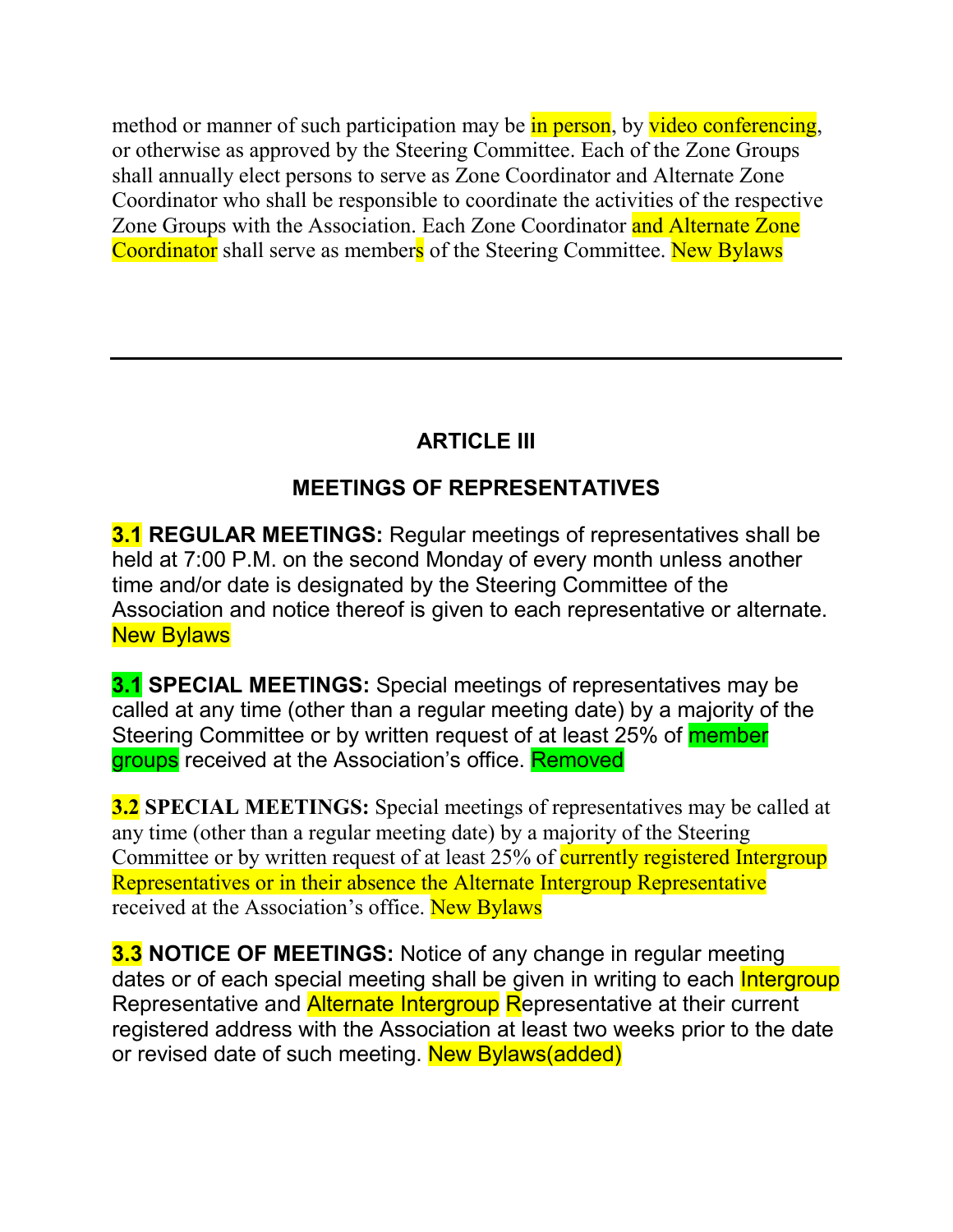**3.3 PLACE OF MEETING:** All meetings of representatives shall be held at the respective zone locations of the Association, unless another place is designated by the Steering Committee in a notice to representatives and alternates. Removed

**3.4 PLACE OF MEETING:** All meetings of **Intergroup Representatives** shall be held in person or by video conferencing as determined by the respective zones of the Association. New Bylaws

**3.4 QUORUM; ADJOURNMENT:** The presence of 1/5th (20%) of registered representatives or alternates from member groups shall constitute a quorum for the purpose of conducting business at a meeting or representatives. If a quorum is not present at a duly scheduled or announced meeting, the meeting shall be adjourned to a time and place specified by the Chairperson in a written notice to representatives and alternates given in the manner provided in Section 3.3 hereof. At such adjourned meeting, the presence in person of representatives or alternates from at least 1/10th (10%) of the member groups shall constitute a quorum. Removed

**3.5 QUORUM; ADJOURNMENT:** The presence of 1/5th (20%) of currently registered Intergroup Representatives or Alternate Intergroup Representatives from member groups shall constitute a quorum for the purpose of conducting business of the **Association.** If a quorum is not present at a duly scheduled or announced meeting, Zone business can continue. The business of the Association will then be addressed at the next meeting of representatives and will only require a 10% quorum. New Bylaws

**3.6 VOTING:** Every member group represented at a meeting by a currently registered representative or alternate shall be entitled to one vote on each matter brought before the meeting, such vote to be exercised either by the representative or alternate. Unless otherwise specified in Article X-Amendments to By-Laws, the favorable vote of a majority of those present and entitled to vote shall be sufficient to approve any matter brought before the meeting. Removed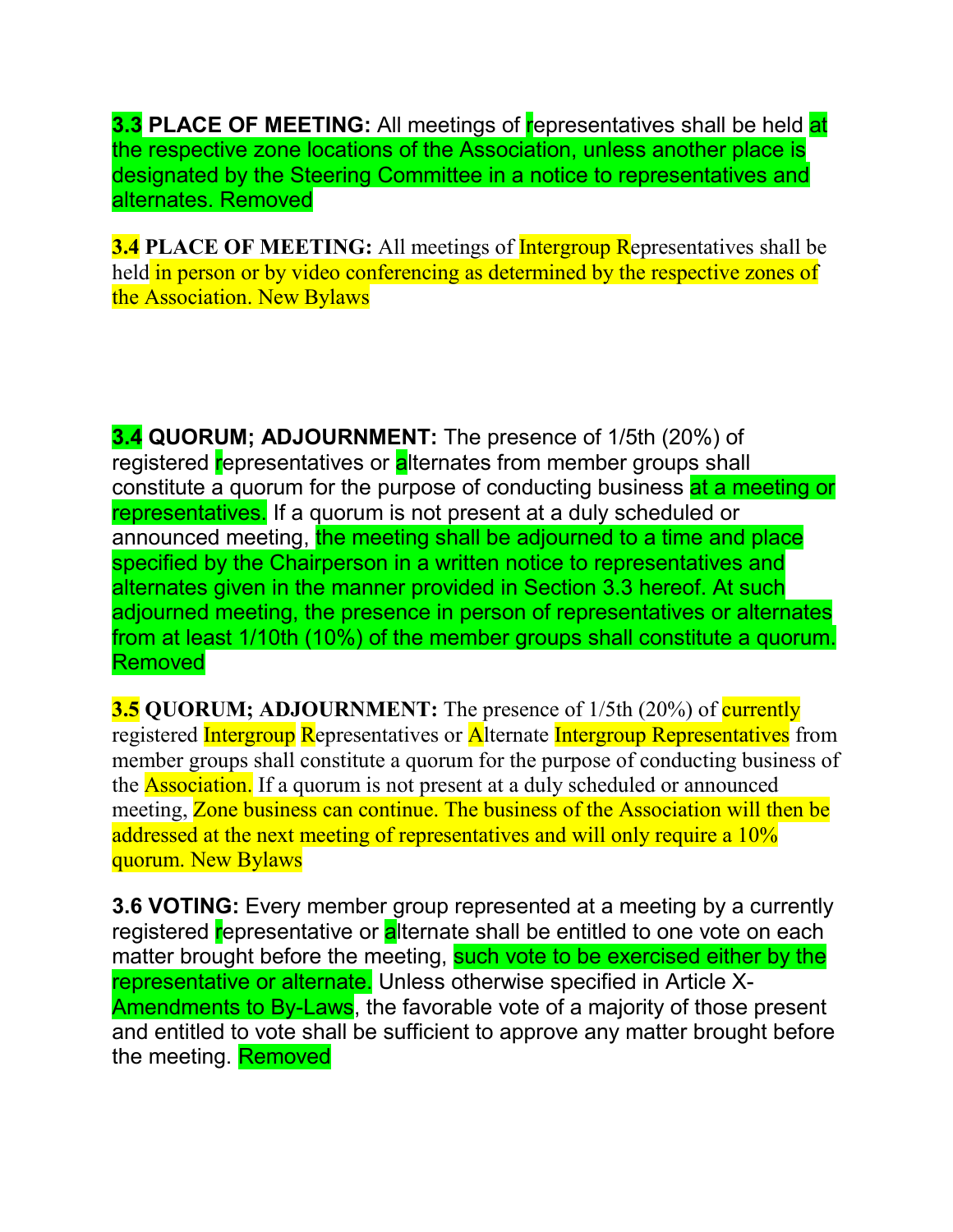**3.6 VOTING:** Every member group represented at a meeting by a currently registered Intergroup Representative or Alternate Intergroup Representative shall be entitled to one vote per group on each matter brought before the meeting. Unless otherwise specified in Article X the favorable vote of a majority of those present and entitled to vote shall be sufficient to approve any matter brought before the meeting. New Bylaws

# **ARTICLE IV**

## **STEERING COMMITTEE**

**4.1 COMPOSITION:** The Steering Committee of the Association shall consist of the following officers of the Association: Chairperson, Vice Chairperson, Secretary, Assistant Secretary, Treasurer, Assistant Treasurer, and each of the Directors and Assistant Directors of the permanent committees, and each duly elected Zone Coordinator, Alternate Zone Coordinator and the non-voting Director of Archives Special Committee and the non-voting Office Manager. permanent changed to standing in New Bylaws

**4.2 PERSONAL LIABILITY:** A member of the Steering Committee shall not be personally liable for monetary damages for any action taken, or any failure to take any action, as a member of the Steering Committee except to the extent that a law liability for monetary damages may not be limited. Removed.

**4.2 PERSONAL LIABILITY:** Limitation on Personal Liability. A member of the Steering Committee shall not be personally liable for monetary damages for any action taken, or any failure to take any action, unless (i) they have breached or failed to perform the duties of their office, under the Pennsylvania Nonprofit Corporation Law of 1988, as amended, or any successor law, or (ii) the breach or failure to perform constitutes self- dealing, willful misconduct or recklessness. New Bylaws.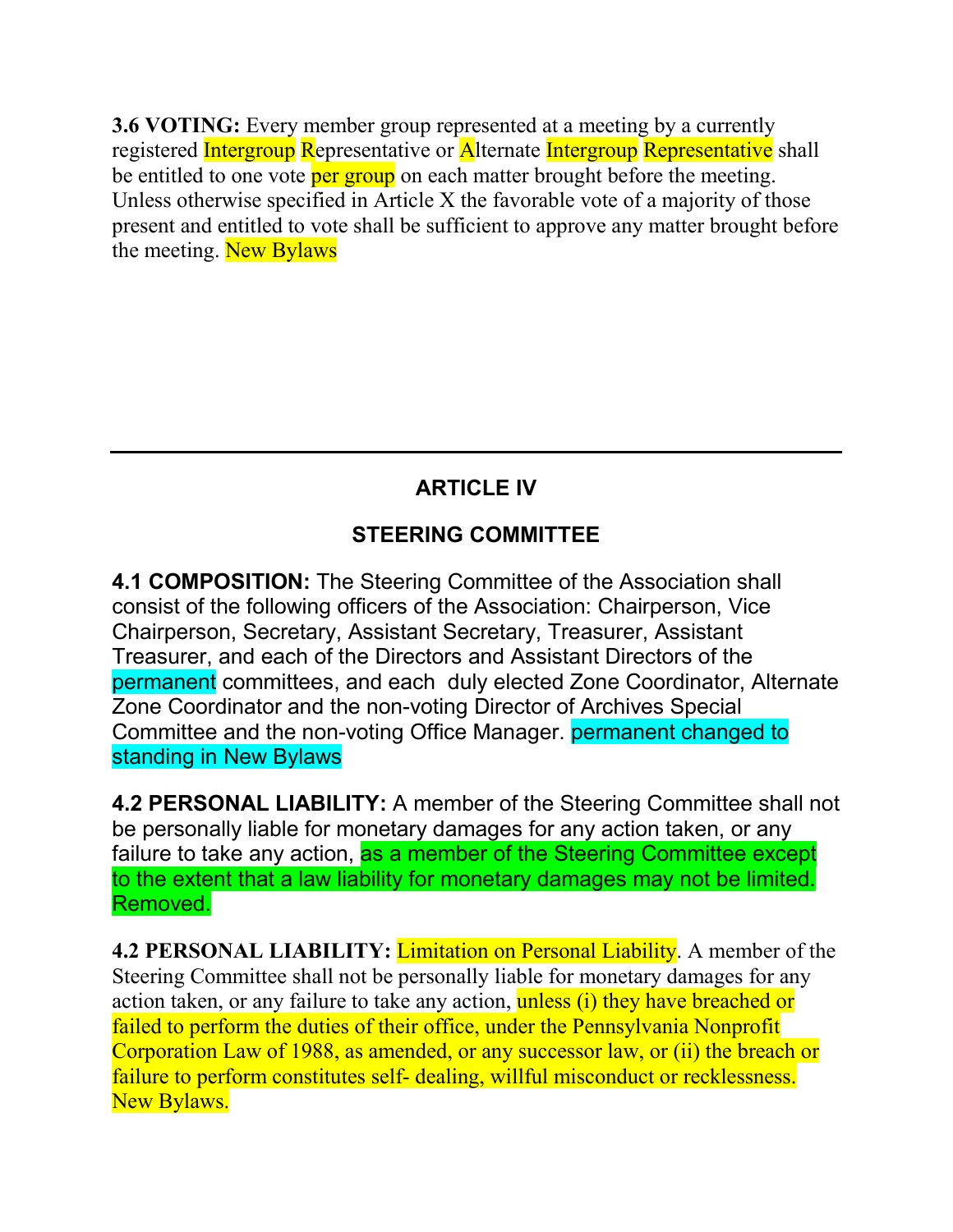**4.3 ELECTION OF STEERING COMMITTEE:** Subject to the provisions of Section 4.6 of these by-laws, the **Intergroup Representatives at the October** meeting shall elect a Vice Chairperson, an Assistant Secretary, an Assistant Treasurer, an Assistant Director of Treatment Facilities, an Assistant Director of Prisons, and Assistant Director of Public Information, an Assistant Director of the Unity Committee, and Assistant Director of the Cooperation with the Professional Community Committee, and an Assistant Director Interphone Committee and an Alternate Zone Coordinators (voted in by their respective Zones) to serve in those capacities for one year, effective November 1<sup>st</sup> Each will serve the succeeding year as Chairperson, Secretary, Treasurer, Director of the Treatment Facilities Committee, Director of the Prisons Committee, Director of the Public Information Committee, Director of the Unity Committee, Director of the Cooperation with the Professional Community Committee, and Director of the Interphone Committee and Zone Coordinators. Any nominee not present at the October meeting (unless excused by the Chair or Vice Chair) may not be elected. Added in New Bylaws

**4.31 ELECTION OF ZONE COORDINATOR AND ALTERNATE ZONE COORDINATOR**: Shall be elected by the representatives of their respective zones to serve in that capacity for one year effective November 1st. Removed

**4.4 QUALIFICATIONS; REMOVAL:** All members of the Steering Committee must be continuously sober for at least one year, must meet such additional sobriety and **service** requirements as may be established from time to time by the Association and shall be subject to removal or recall by a majority vote at a duly constituted meeting of the representatives, held after notice of the proposed action has been sent to the affected member. Each member of the Steering Committee is expected to be present at the Steering Committee, their respective committee meetings and other respective zone meetings as determined by the Chairperson and/or Steering Committee. If there are three (3) or more unexcused absences in any calendar year, the member is disqualified from serving on the Steering Committee. Pre-notification of an absence can only be made to the Chairperson, Vice Chairperson and Office Manager. Removed

**4.4 QUALIFICATIONS; REMOVAL:** All members of the Steering Committee must be continuously sober for at least one year, must meet such additional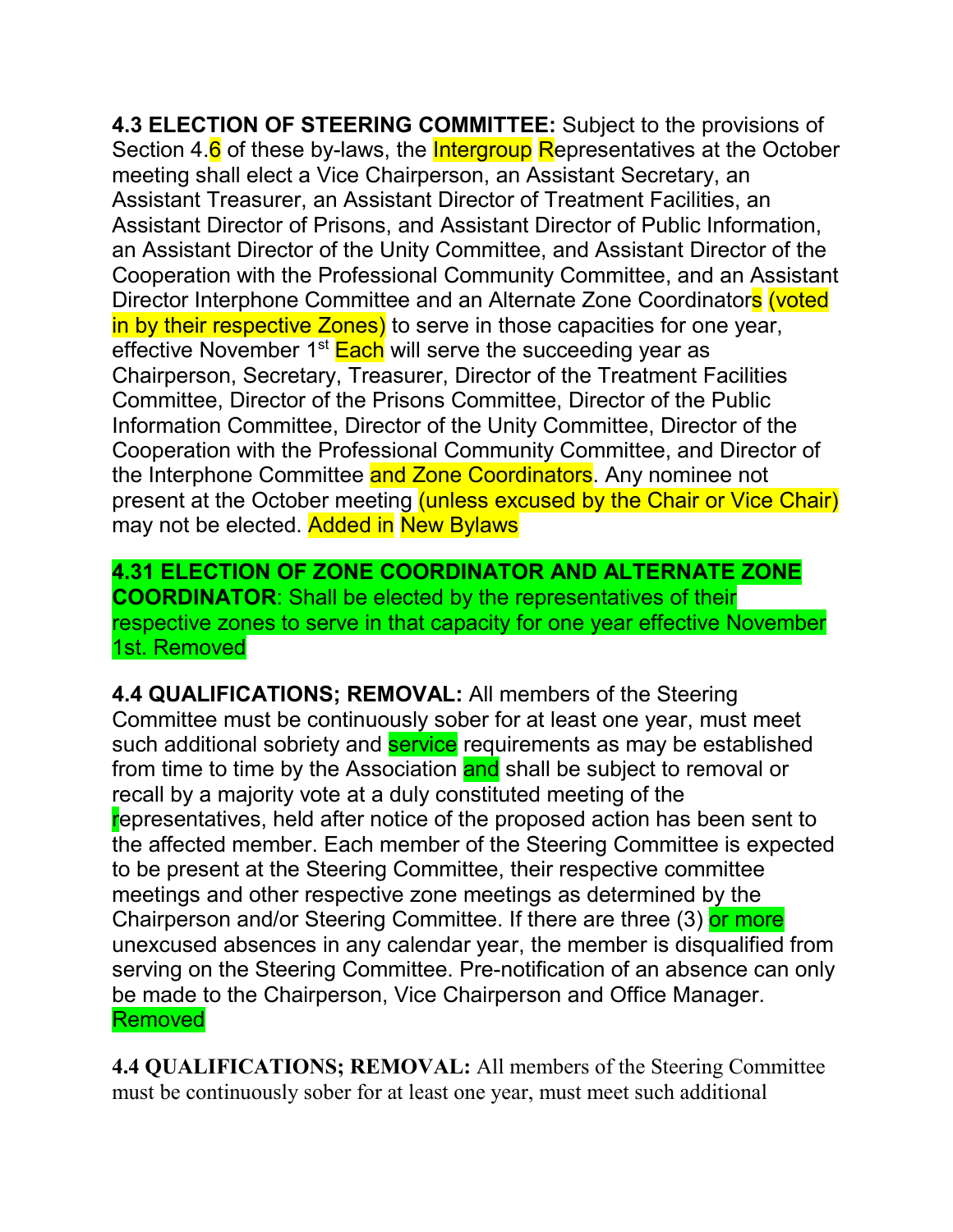sobriety and **attendance** requirements as may be established from time to time by the Association. Steering Committee members shall be subject to removal or recall by a majority vote at a duly constituted meeting of the **Intergroup Representatives**, held after notice of the proposed action has been sent to the affected member. Each member of the Steering Committee is expected to be present at the Steering Committee, their respective committee meetings and other respective zone meetings as determined by the Chairperson and/or Steering Committee. In addition, if there are three (3) unexcused absences in any calendar year, the member is disqualified from serving on the Steering Committee. Pre-notification of an absence can only be made to the Chairperson, Vice Chairperson and Office Manager. A loss of sobriety is considered an automatic resignation. New Bylaws

**4.5 RESPONSIBILITIES:** The Steering Committee shall be responsible to conduct, manage and direct the affairs of the Association subject to instructions by members adopted by a formal resolution of representatives at a duly constituted meeting. Removed

**4.5 RESPONSIBILITIES:** The Steering Committee shall be responsible to conduct, manage and direct the affairs of the Association subject to **guidance by** the groups as expressed through Intergroup Representatives at their respective Zones. New Bylaws

**4.6 RESIGNATION; VACANCIES:** Any member of the Steering Committee may resign by giving written notice to the Chairperson, Vice Chairperson, or the Secretary. Except in the case of the Chairperson, any vacancies in the Steering Committee because of death, resignation, removal or any other cause may be filled by the Chairperson, subject to approval of a majority of the remaining members of the Steering Committee. A vacancy in the office of the Chairperson, for any reason, shall be filled by an individual elected by a majority vote of the **incumbent** members of the Steering Committee. incumbent removed Vice Chairperson added in new **Bylaws** 

**4.7 REGULAR MEETINGS:** Regular meetings of the Steering Committee shall be held at the Association's office on the Wednesday preceding the representative's meeting of each month unless another time or date is designated by the Chairperson of the Association and notice thereof is given to each member of the Steering Committee. The method or manner of such participation may be by teleconferencing, video conferencing or as otherwise approved by the Steering Committee. Removed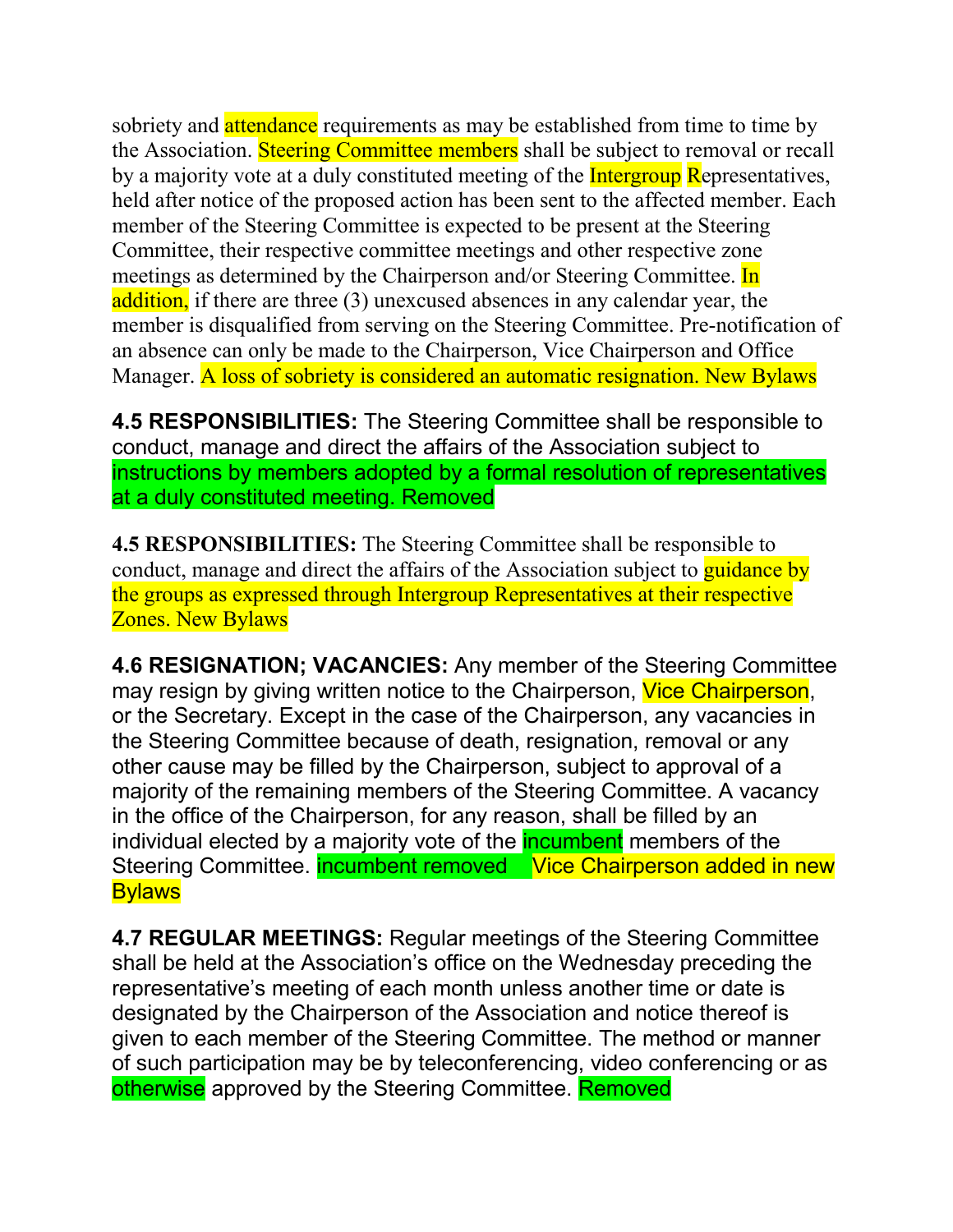**4.7 REGULAR MEETINGS:** Regular meetings of the Steering Committee may be held at the Association's office or another location on the Wednesday preceding the representative's meeting of each month unless another time or date is designated by the Chairperson and notice thereof is given to each member of the Steering Committee. The **preferred** method or manner of such participation is in person, but may include teleconferencing, video conferencing or another method as approved by the Steering Committee. New Bylaws

**4.8 SPECIAL MEETINGS:** Special meetings of the Steering Committee shall be held at the Association's office upon call by the Chairperson or, in his/her absence, the Vice Chairperson upon notice to each member of the Steering Committee. Removed

**4.8 SPECIAL MEETINGS:** Special meetings of the Steering Committee may be held if called by the Chairperson or, in his/her absence, the Vice Chairperson, by giving notice to each member of the Steering Committee. New Bylaws

**4.9 QUORUM; VOTING:** The presence in person of a majority of the members of the Steering Committee then in office at any meeting shall constitute a quorum for the purpose of conducting all business coming before such meeting. Unless otherwise specified in these By-Laws, the favorable vote of a majority of the members present at any meeting at which a quorum is present shall be sufficient to approve any matter brought before the meeting. Removed

**4.9 QUORUM; VOTING:** The presence of a majority of Steering Committee members at any regular or special Steering Committee meeting shall constitute a quorum. If a quorum is present, a simple majority vote of the Steering Committee members is sufficient to approve any matter brought before the meeting. New Bylaws.

## **ARTICLE V**

# **OFFICERS AND EMPLOYEES**

**5.1 DESIGNATION:** The officers of the Association shall be the persons elected as such at a meeting of representatives and currently serving as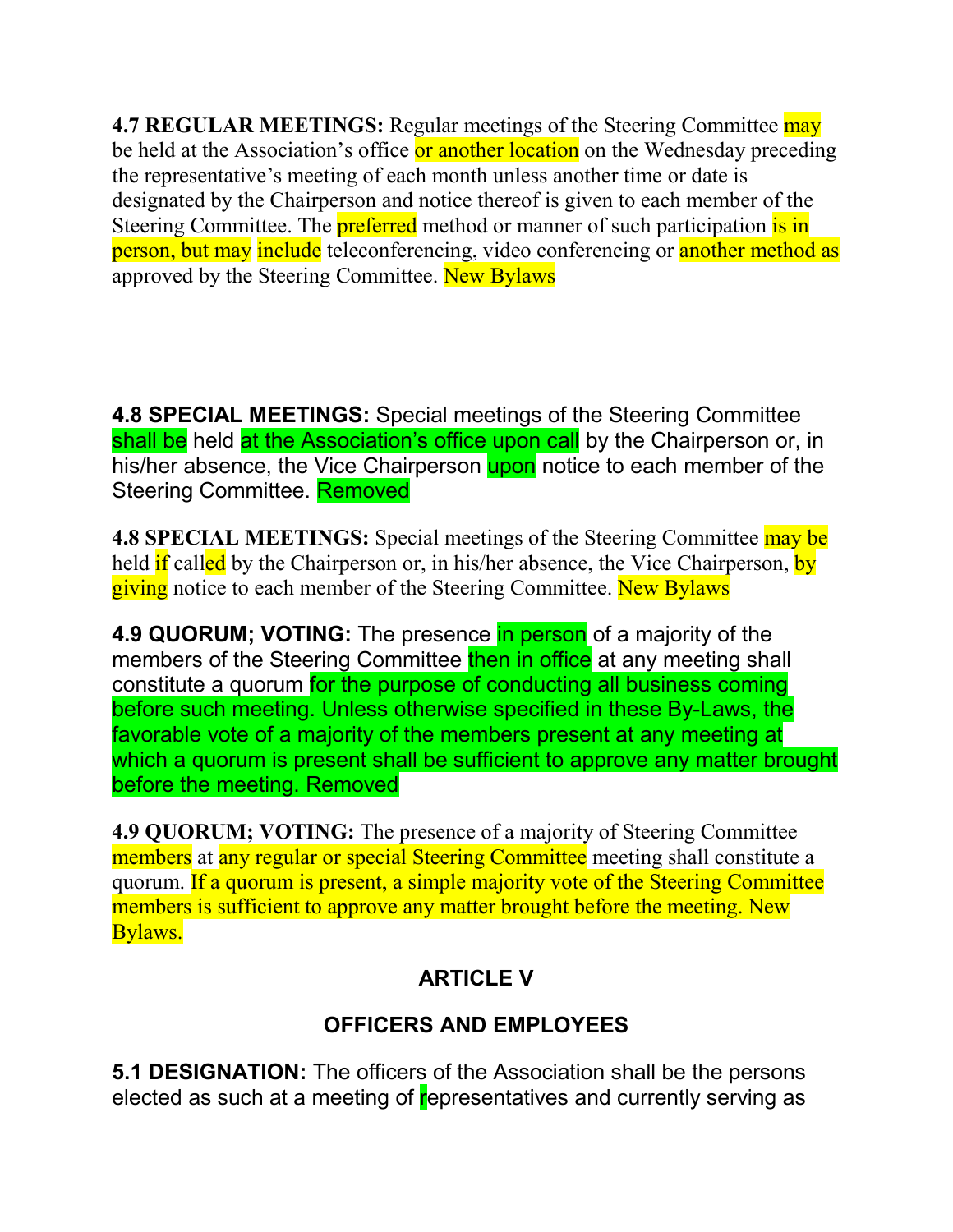the Chairperson, Vice Chairperson, Secretary, Assistant Secretary, Treasurer, Assistant Treasurer, and the Directors and Assistant Directors of each permanent committee and the Zone and Alternate Zone Coordinators of the Association together with the Office Manager. Removed

**5.1 DESIGNATION:** The officers of the Association, as trusted servants, shall be the persons elected at a meeting of **Intergroup Representatives and currently** serving as the Chairperson, Vice Chairperson, Secretary, Assistant Secretary, Treasurer, Assistant Treasurer, and the Directors and Assistant Directors of each standing committee and the Zone and Alternate Zone Coordinators of the Association. The Office Manager and Archives Director are included as appointed positions. New Bylaws

**5.2 THE CHAIRPERSON:** The Chairperson shall be the Chief Executive Officer of the Association and shall have supervision over the affairs of the Association in cooperation with subject to the Steering Committee. New **Bylaws** 

**5.3 THE VICE CHAIRPERSON:** The Vice Chairperson shall perform the duties of the Chairperson in the absence of the Chairperson and shall perform such other duties as may be assigned by the Steering Committee or the Chairperson. Same

**5.4 THE SECRETARY:** The Secretary **shall attend all meetings of the** Steering Committee and shall record the minutes of such meetings and the votes taken thereat and shall perform all duties incident to the office of Secretary. Removed

**5.4 THE SECRETARY:** The Secretary shall record the minutes of **Steering** Committee meetings, the votes taken thereat and shall perform duties inherent to the office of Secretary. New Bylaws

**5.5 THE ASSISTANT SECRETARY:** The Assistant Secretary shall assist the Secretary in the performance of the duties of Secretary and shall perform such duties in the absence of the Secretary. Same

**5.6 THE TREASURER:** The Treasurer shall have or provide for the custody of the funds or other property of the Association; shall collect and receive or provide for the collection and receipt of moneys earned by or in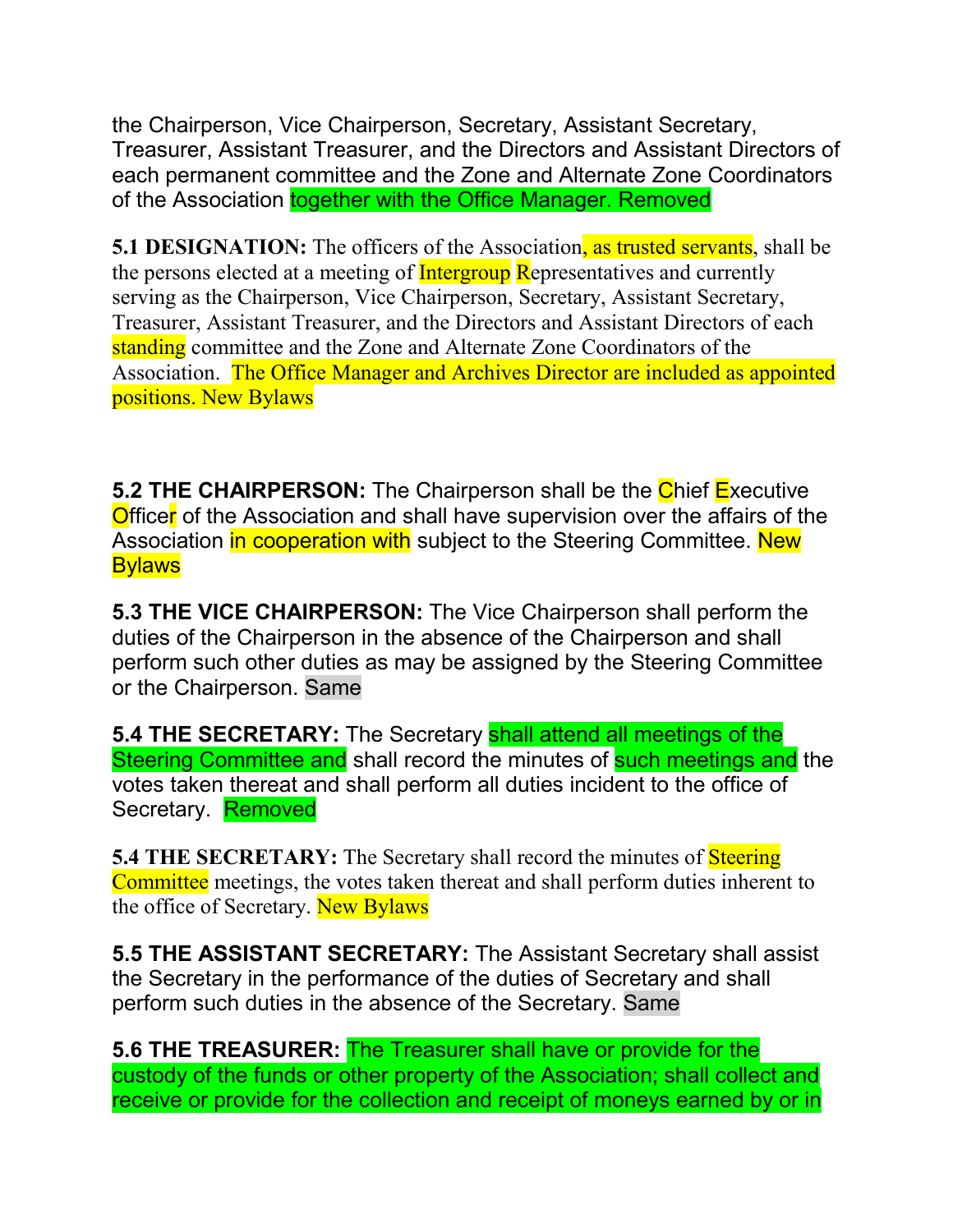any manner due to or received by the Association; shall deposit all funds in his or her custody as Treasurer in such banks or other places of deposit as the Association may from time to time designate; shall, whenever so required by the Association, render an account showing all transactions as **Treasurer and** the financial condition of the Association; and, in general, shall discharge such other duties as may from time to time be assigned by the Steering Committee or the Chairperson. Removed

**5.6 THE TREASURER:** The Treasurer shall oversee and/or provide for the collection, custody, and disbursement of the funds or other property of the Association. Whenever so required by the Association, the Treasurer shall report on the financial condition of the Association; and, in general, shall discharge such other duties as may from time to time be assigned by the Steering Committee or the Chairperson. New Bylaws

**5.7 THE ASSISTANT TREASURER:** The Assistant Treasurer shall assist the Treasurer in the performance of the duties of the Treasurer and shall perform such duties in the absence of the Treasurer. Same

**5.8 THE DIRECTOR OF A PERMANENT COMMITTEE:** The Director of each Permanent Committee shall be responsible to assure performance of the purposes of the Committee including the attraction and direction of Committee members. Removed

**5.8 THE DIRECTOR OF A STANDING COMMITTEE:** The Director of each Standing Committee shall be responsible to lead its Committee in the fulfillment of its purpose. New Bylaws

**5.9 THE ASSISTANT DIRECTOR OF A PERMANENT COMMITTEE:** The Assistant Director of each Permanent Committee shall assist the Director in the performance of the duties of the Director of such Committee and shall perform such duties in the absence of the Director. **Removed** 

**5.9 THE ASSISTANT DIRECTOR OF A STANDING COMMITTEE:** The Assistant Director of each Standing Committee shall assist the Director in the performance of their duties and shall perform such duties in the absence of the Director. New Bylaws

**5.91 THE ZONE COORDINATOR AND ALTERNATE ZONE COORDINATOR:** The Zone Coordinator and Alternate Zone Coordinator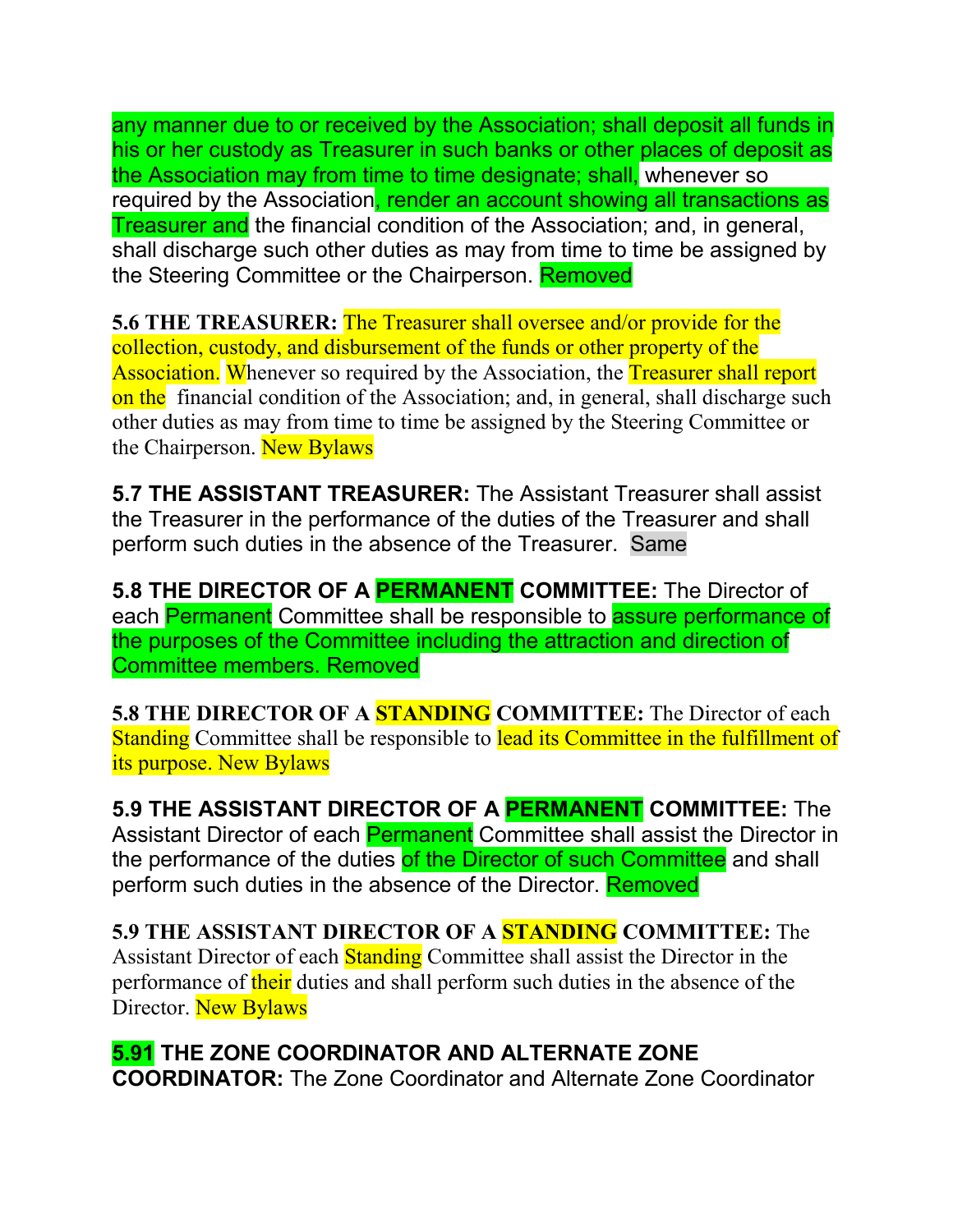shall be responsible for the execution of the Association's By-laws and the committee guidelines in their respective zones Removed

#### **5.10 THE ZONE COORDINATOR AND ALTERNATE ZONE**

**COORDINATOR:** The Zone Coordinator and Alternate Zone Coordinator shall be responsible for the coordination of activities between the Zone and the Association as provided by the Steering Committee. They shall also be responsible to lead the Zone in the fulfillment of its purpose and for operating within the scope of the Association's By-laws in their respective zones. New Bylaws

**5.10 THE OFFICE MANAGER:** The Office Manager shall be the principal operating officer of the Association and shall be employed by the Association on a full time salaried basis. The Office Manager shall be a member of A.A. with a minimum of five years continuous sobriety and shall conduct the operation of the Association's office and **shall** perform duties as may be specified from time to time by the Steering Committee. A vote of 2/3rds of all members of the Steering Committee then in office shall be required to remove the Office Manager from office. Removed 5.10 changed to 5.11 in New Bylaws

**5.11 OTHER EMPLOYEES:** The Association shall employ employee(s) on a full or part-time basis as deemed necessary by the Steering Committee. The selection of the person(s) to fill this/these positions shall be made by the Office Manager and approved by the Steering Committee. Each such employee shall be a member of A.A. with two years or more continuous sobriety and shall assist the Office Manager in the performance of such duties as usually pertain to this office and such additional duties as may be specified from time to time by the Steering Committee at the direction of the Chairperson. Each employee may be removed from employment by the Office Manager with the approval of the Steering Committee. Removed

**5.12 OTHER EMPLOYEES:** The Association shall employ employee(s) on a full or part-time basis as deemed necessary by the Steering Committee. The selection of the person(s) to fill this/these positions shall be made by the Office Manager and approved by the Steering Committee. Each such employee shall be a member of A.A. and should have two years or more of continuous sobriety. The individual(s) will assist the Office Manager in the performance of all assigned duties. Each employee may be removed from employment by the Office Manager with the approval of the Steering Committee. New Bylaws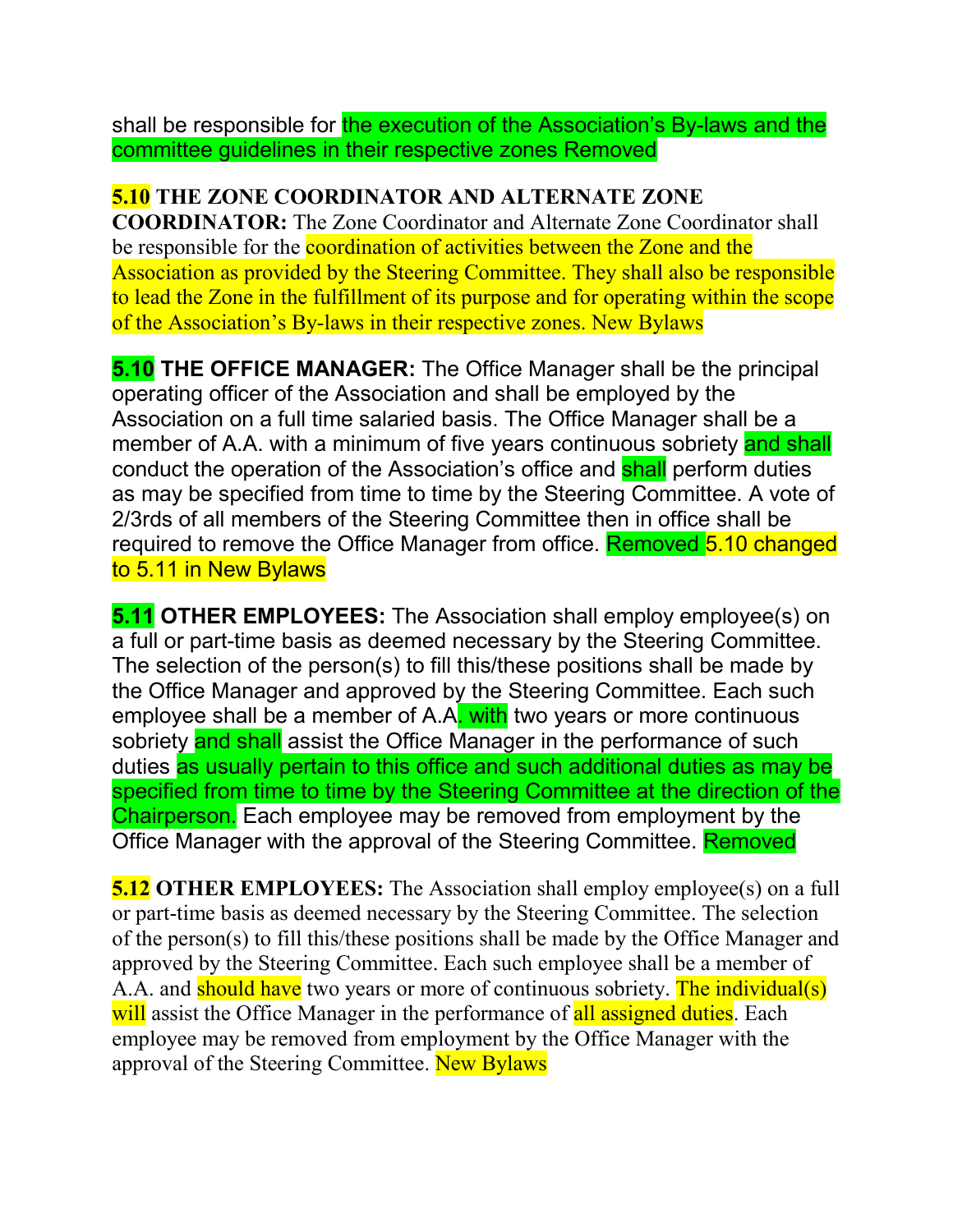#### **ARTICLE VI**

### **STANDING COMMITTEES**

**6.1 IDENTITY AND COMPOSITION:** The Association shall have **six** permanent committees which shall be: the Treatment Facilities Committee; the Prisons Committee; the Public Information Committee; the Unity Committee; the Cooperation with the Professional Community Committee; and the Interphone Committee. Each such committee shall consist of the Director and Assistant Director of the committee and **such** other members of A.A. who shall elect to join and serve on the committee. Removed

**6.1 IDENTITY AND COMPOSITION:** The Association shall have **seven** standing committees which shall be: the Treatment Facilities Committee; the Prisons Committee; the Public Information Committee; the Unity Committee; the Cooperation with the Professional Community Committee; Interphone Committee; and the Finance Committee. Each such committee shall consist of a Director and Assistant Director of the committee and any other members who elect to join and serve on the committee. The Treasurer and Assistant Treasurer are the Director and Assistant Director of the Finance Committee. New Bylaws

**6.2** Standing Committees shall meet regularly as approved by the Steering Committee at the Association's office on the day and time determined by the Committee. A deviation from the location must be communicated to the Chairperson, Vice Chairperson, or Office Manager. The preferred method or manner of such participation is in person, but may include teleconferencing, video conferencing or another method as approved by the Steering Committee. New Bylaws.

**6.2 THE TREATMENT FACILITIES COMMITTEE:** The functions of the Treatment Facilities Committee shall be to establish and oversee the conduct A.A. meeting in various hospitals, rehabilitation centers and other treatment facilities in the five county area in coordination with and at the request of the directors or officials of such facilities. The Treatment Facilities Committee shall meet monthly at the offices of the Association on the day set by its existing committee. The method or manner of such participation may be by teleconferencing, video conferencing or as otherwise approved by the Steering Committee. Removed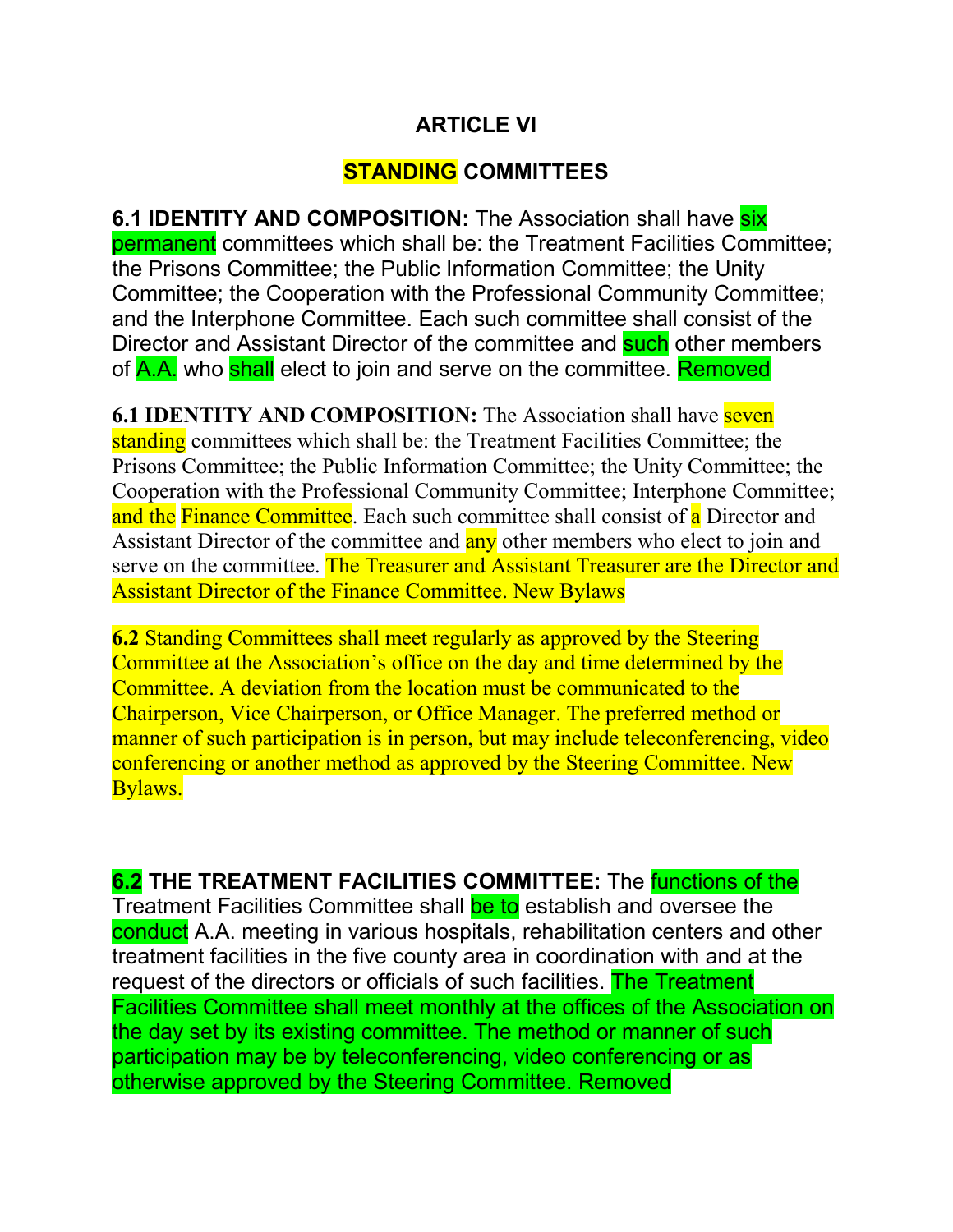**6.3 THE TREATMENT FACILITIES COMMITTEE:** The Treatment Facilities Committee shall establish and oversee the A.A. meetings in various hospitals, rehabilitation centers and other treatment facilities located in the five county area in coordination with and at the request of the directors, or officials of such facilities. New Bylaws

**6.3 THE PRISONS COMMITTEE:** The Prisons Committee shall **arrange for** and oversee the **conduct of** A.A. meetings in the various correction facilities and detention centers located in the five county area at the request of and in coordination with the facilities officials. The Prisons Committee shall meet monthly at the offices of the Association on the day set by its existing committee. The method or manner of such participation may be by teleconferencing, video conferencing or as otherwise approved by the Steering Committee Removed

**6.4 THE PRISONS COMMITTEE:** The Prisons Committee shall establish and oversee the A.A. meetings in various **correctional** facilities and detention centers located in the five county area at the request of and in coordination with the facilities officials. New Bylaws

**6.4 THE PUBLIC INFORMATION COMMITTEE:** The Public Information Committee shall, on request, provide information to the public about A.A. and the A.A. recovery program through presentations in schools, to churches and service groups, at health fairs and to other non-A.A. groups within the five-county area keeping in mind the principle of attraction rather than promotion. The Public Information Committee shall meet monthly at the offices of the Association on the day set by its existing committee. The method or manner of such participation may be by teleconferencing, video conferencing or as otherwise approved by the Steering Committee **Removed** 

**6.5 THE PUBLIC INFORMATION COMMITTEE:** The Public Information Committee shall provide information to the public about A.A. and the A.A. recovery program within the five-county area keeping in mind the principle of attraction rather than promotion. New Bylaws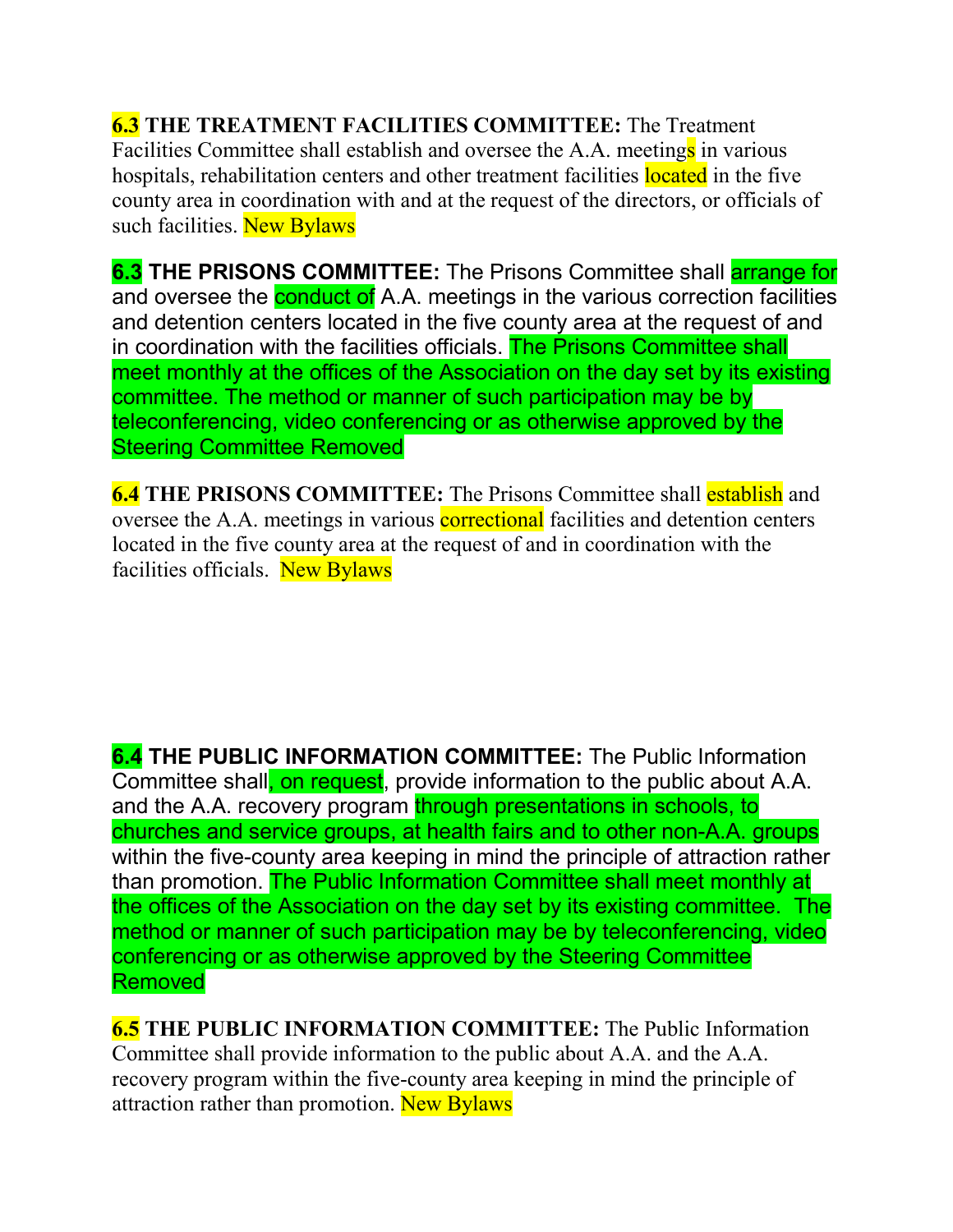**6.5 THE UNITY COMMITTEE:** The Unity Committee shall inform A.A. Groups in the five county area of the programs and activities of the Association and shall encourage participation by A.A. members in service through the Association member groups and A.A. General Service. The Unity Committee shall meet monthly at the offices of the Association on the day set by its existing committee. The method or manner of such participation may be by teleconferencing, video conferencing or as otherwise approved by the Steering Committee Removed

**6.6 THE UNITY COMMITTEE:** The Unity Committee shall inform A.A. Groups in the five county area of the service opportunities available to individual A.A. members. New Bylaws

**6.6 THE COOPERATION WITH THE PROFESSIONAL COMMUNITY COMMITTEE:** The Cooperation with the Professional Community Committee shall foster awareness and understanding of A.A. and the A.A. recovery program among professionals within the five-county area. The Committee shall also, in coordination with the administration of local medical, law and divinity schools, and other professional agencies, arrange for the escort of students by A.A. members to A.A. open meetings in the area. The Cooperation with the Professional Community Committee shall meet monthly at the offices of the Association on the day set by its existing committee. The method or manner of such participation may be by teleconferencing, video conferencing or as otherwise approved by the Steering Committee Removed

**6.7 THE COOPERATION WITH THE PROFESSIONAL COMMUNITY COMMITTEE:** The Cooperation with the Professional Community Committee shall foster awareness and understanding of A.A. and the A.A. recovery program among professionals within the five-county area. The Committee shall also arrange for the escort of students by A.A. members to open A.A. meetings. New Bylaws

**6.7 THE INTERPHONE COMMITTEE:** The Interphone Committee shall provide 12 Step telephone coverage after office hours and develop and maintain a network of **coordinators** to provide this service. The Interphone Committee shall meet at the offices of the Association on such dates set by the existing committee. The method or manner of such participation may be by teleconferencing, video conferencing or as otherwise approved by the Steering Committee Removed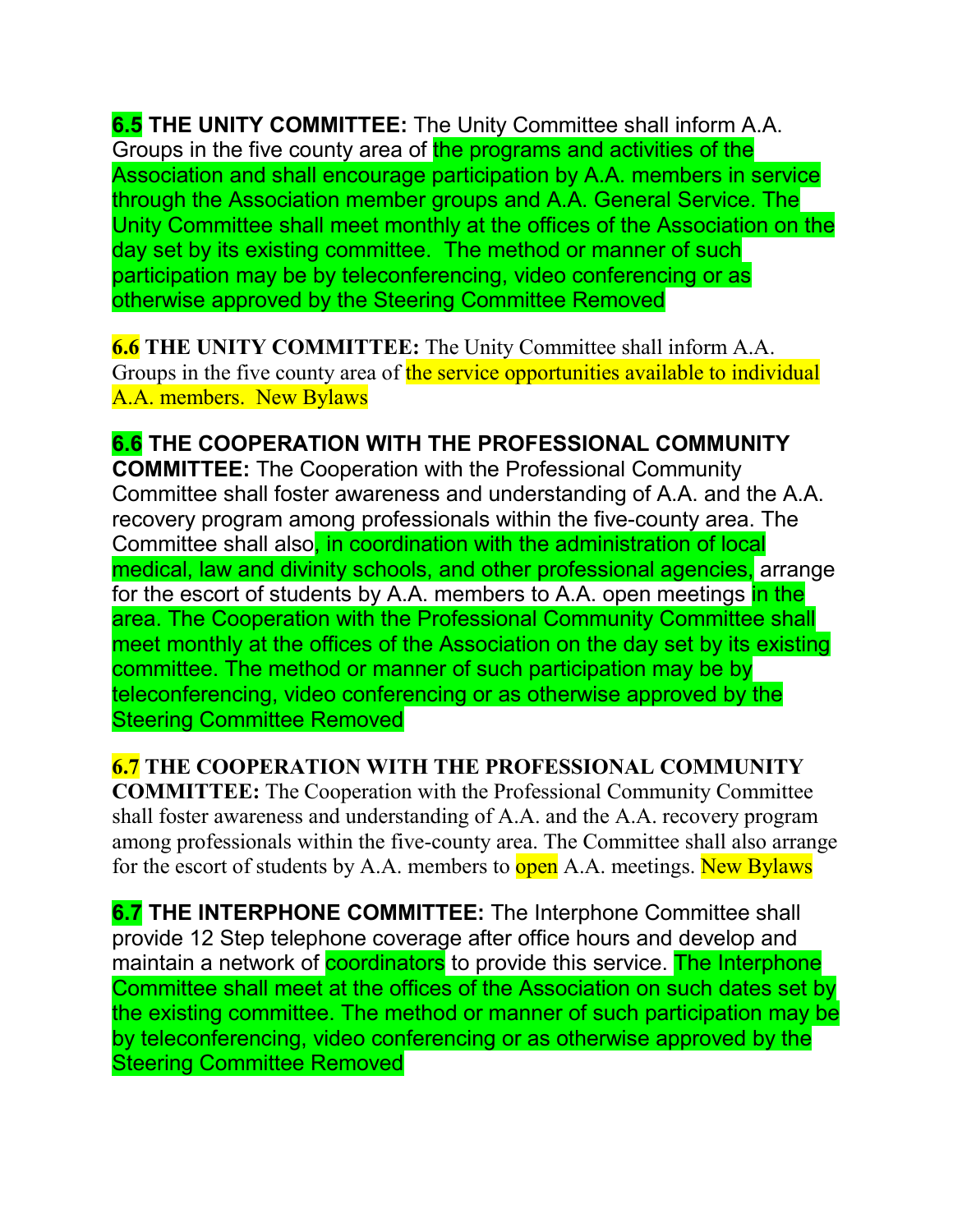**6.8 THE INTERPHONE COMMITTEE:** The Interphone Committee shall provide 12 Step telephone coverage outside of office hours and develop and maintain a network of **A.A.** volunteers to provide this service. New Bylaws

**6.9 FINANCE COMMITTEE:** The Finance Committee shall advise, monitor and report on the financial condition of the Association, to include but not limited to annual budgets, expenditure controls, sources of income, salary reviews and other financial matters. New Bylaws

### **ARTICLE VII**

### **SPECIAL COMMITTEES**

**7.1 IDENTITY:** The Association shall have the following special committees. The Finance Committee; the Nominating Committee; the Search Committee (when applicable); the Special Events Committee; and such other ad hoc committees as the Chairperson may appoint for special tasks or special purposes. Removed, Finance is now a Standing Committee in the new Bylaws

**7.1 IDENTITY:** The Association shall have the following special committees. The Nominating Committee; the Search Committee (when applicable); the Special Events Committee; the Archives Committee; and such other ad hoc committees as the Chairperson may appoint for special tasks or special purposes. New Bylaws

**7.2 FINANCE COMMITTEE:** The Finance Committee shall provide advice and make recommendations from time to time to the Steering Committee with respect to the financial affairs of the Association, including but not limited to annual budgets, expenditure controls, sources of income, salary reviews and other financial matters. The committee shall consist of the Treasurer and Assistant Treasurer and persons elected by the Chairperson. It is recommended that a former Treasurer, preferably the immediate past treasurer be included. The remaining Committee membership shall be open to the Fellowship with a minimum requirement of 90 days of sobriety for membership and one year of sobriety for voting privileges. The Committee shall hold meetings monthly. The Treasurer and Assistant Treasurer shall chair the meeting. A Secretary shall be appointed from the Committee to take minutes. These minutes shall be typed, reproduced and distributed to all members of the Finance Committee,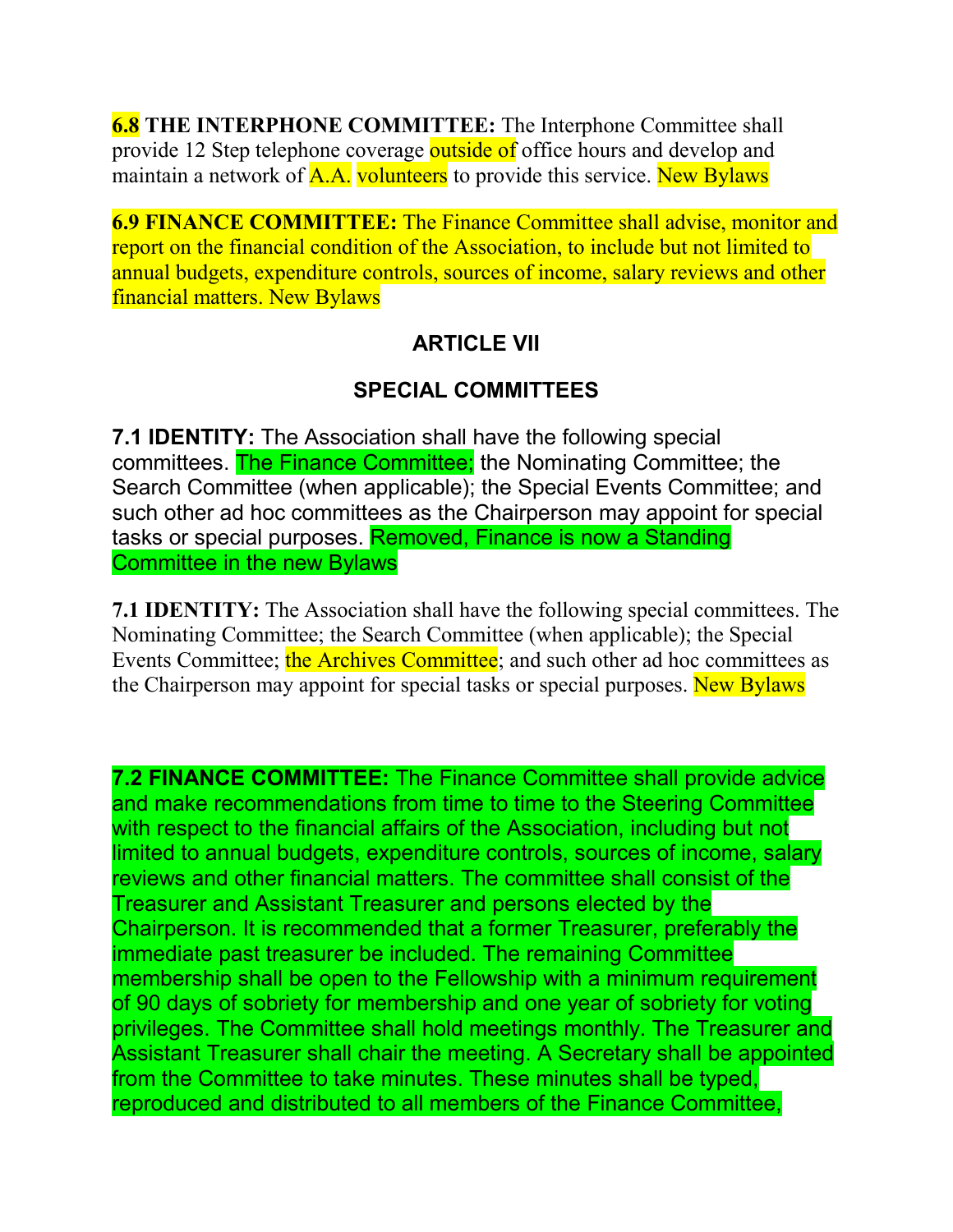Steering Committee and the office staff. Removed, now a Standing Committee in new Bylaws.

**7.3 NOMINATING COMMITTEE:** Not less than two months prior to the election meeting, the Chairperson shall convene a Nominating Committee whose duty shall be to develop a slate of qualified nominees for the officers to be elected in accordance with Section 4.3. This committee shall consist of not fewer than five members whose experience includes knowledge of the Association's functions and of the service qualifications of the broadest possible cross section from the area served by the Association. This Committee shall observe such criteria in the selection of nominees as shall be prescribed from time to time by the Steering Committee. Removed

**7.2 NOMINATING COMMITTEE:** At least three months prior to the election meeting, the Chairperson shall convene a Nominating Committee whose duty shall be to develop a slate of qualified nominees for the officers to be elected in accordance with Section 4.3. This committee shall consist of not fewer than five members whose experience includes knowledge of the Association's functions and of the service qualifications of the broadest possible cross section from the area served by the Association. New Bylaws

**7.4 SEARCH COMMITTEE:** The purpose of the Search Committee shall be to identify and interview qualified persons to fill any vacancy or anticipated vacancy in the **office** of the Office Manager. Each Search Committee shall be composed of at least three former members of the Steering Committee, appointed by the Chairperson with the approval of the current Steering Committee. Removed

**7.3 SEARCH COMMITTEE:** The purpose of the Search Committee shall be to identify and interview qualified persons to fill any vacancy or anticipated vacancy in the **position** of the Office Manager. Each Search Committee shall be composed of at least three former members of the Steering Committee, **preferably past** Chairpersons, appointed by the current Chairperson with the approval of the current Steering Committee. New Bylaws

**7.5 ARCHIVES COMMITTEE:** The Archives Committee shall be responsible for the maintenance of local artifacts, documents, memorabilia, oral historian, Association publications, copies, minutes and such materials that pertain to the Southeastern Pennsylvania Intergroup Association. The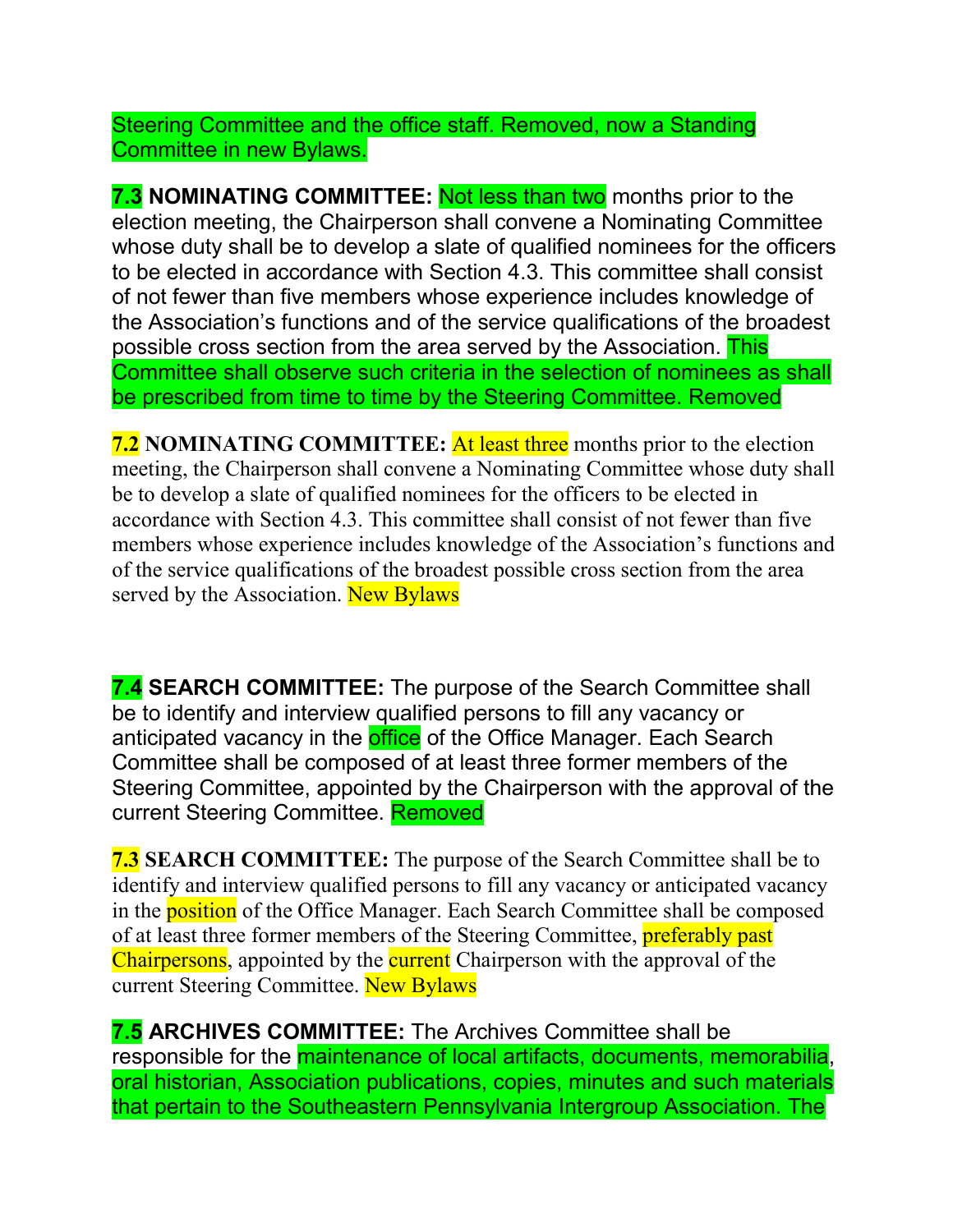collection, maintenance, preservation, and display of archival material shall be under the supervision of a trusted servant known as the Intergroup Archivist. The Archivist shall hold a non-rotating position, appointed and subject to removal by the Chairperson, subject to Steering Committee approval. The Archivist is a non-policy making, non-authority position. The Archives Committee will have a chairperson. The Chairperson of the Archives Committee will be a non-voting member of the Steering Committee and serve a one (1) year term. The Chairperson will be a former Chairperson of the Intergroup Association appointed by the current Chairperson, subject to approval of the Steering Committee. Removed

**7.4 ARCHIVES COMMITTEE:** The Archives Committee shall be responsible for the **SEPIA** archives. The Archives Committee will have a **Director**, who will be a non-voting member of the Steering Committee and serve a one (1) year term. The Director will be a former Chairperson of the Intergroup Association appointed by the current Chairperson, subject to approval of the Steering Committee. The Archivist shall hold a non-rotating technical position, appointed and subject to removal by the Chairperson, subject to Steering Committee approval. The Archivist is a non-policy making, non-authority position. New Bylaws

**7.6 SPECIAL EVENTS COMMITTEE:** The Special Events Committee shall be chaired by the Vice Chairperson and shall be responsible for organizing, promoting and arranging all special events, including the Roundup, the **banquets** and such other events approved by the Steering Committee. The Vice Chairperson will appoint a director and assistant director for each event. Removed

**7.5 SPECIAL EVENTS COMMITTEE:** The Special Events Committee shall be chaired by the Vice Chairperson and shall be responsible for organizing, promoting and arranging all special events, including the Roundup and such other events approved by the Steering Committee. The Vice Chairperson may appoint a Director for each event. New Bylaws

## **ARTICLE VIII**

#### **INDEMNIFICATION**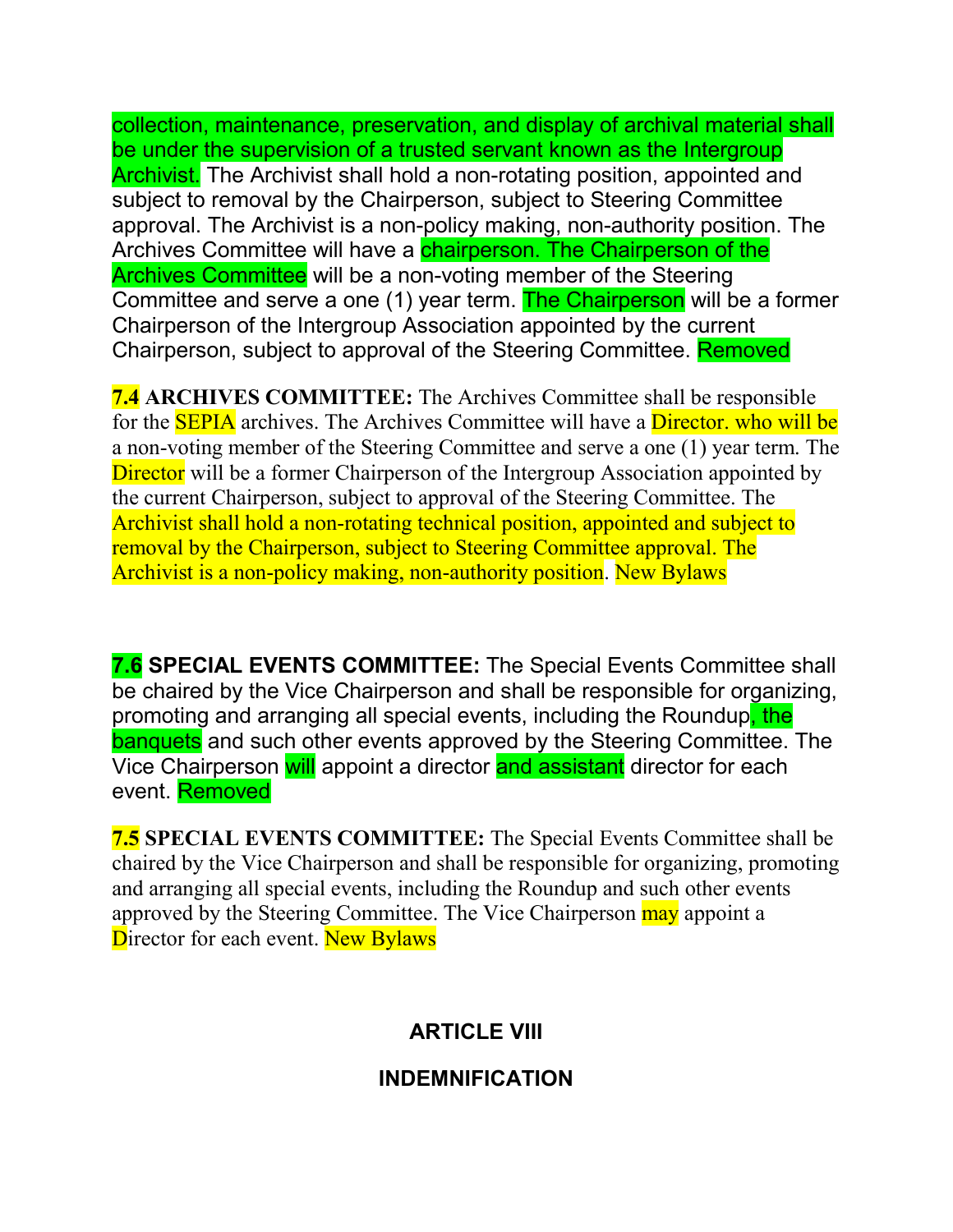**8.1 INDEMNIFICATION:** The Association may indemnify any person who was or is a party or is threatened to be made a party of any threatened, pending or completed action, suit or proceeding, whether civil, criminal, administrative or investigative, by reasons of the fact such person is or was a member of the Steering Committee or an officer of the Association, against expenses (including attorney's fees), judgment, fines and amounts paid in settlement actually and reasonably incurred by such person in connection with such action, suit or proceeding unless the act or failure to act giving rise to the claim for indemnification is determined by a court to have constituted willful misconduct or recklessness. The indemnification provided by or pursuant to the article shall not be deemed exclusive of any other rights to which those seeking indemnification or advancement of expenses may be entitled under the Association's Articles of Incorporation, any other agreement, vote of Directors of otherwise, both actions in their official capacity and as to actions in another capacity while holding an office. Removed, completely redone in new Bylaws

**8.1 Indemnification.** The Association shall indemnify any member of the Steering Committee, officer, ( employee or representative) who was or is a party or is threatened to be made a party to any threatened, pending or completed action, suit or proceeding, whether civil, criminal, administrative or investigative, by reason of the fact that such person is or was a representative of the Association, against all expenses or liabilities (including attorneys' fees, judgments, fines, surcharges, penalties and amounts paid in settlement) actually and reasonably incurred in connection with such proceeding if such person acted in good faith and in a manner they reasonably believed to be in, or not opposed to, the best interests of the Association, and with respect to any criminal proceeding, had no reason to believe such conduct was illegal, provided, however, that no person shall be entitled to indemnification pursuant to this Article in any instance in which the action or failure to take action giving rise to the claim for indemnification is determined by a court to have constituted willful misconduct or recklessness; or, an agency or carrier determines that the person is substantially liable to the Association or at fault. Despite such a determination, the Steering Committee may, in view of all the circumstances of the proceeding, decide that the person is fairly and reasonably entitled to indemnity for such expenses.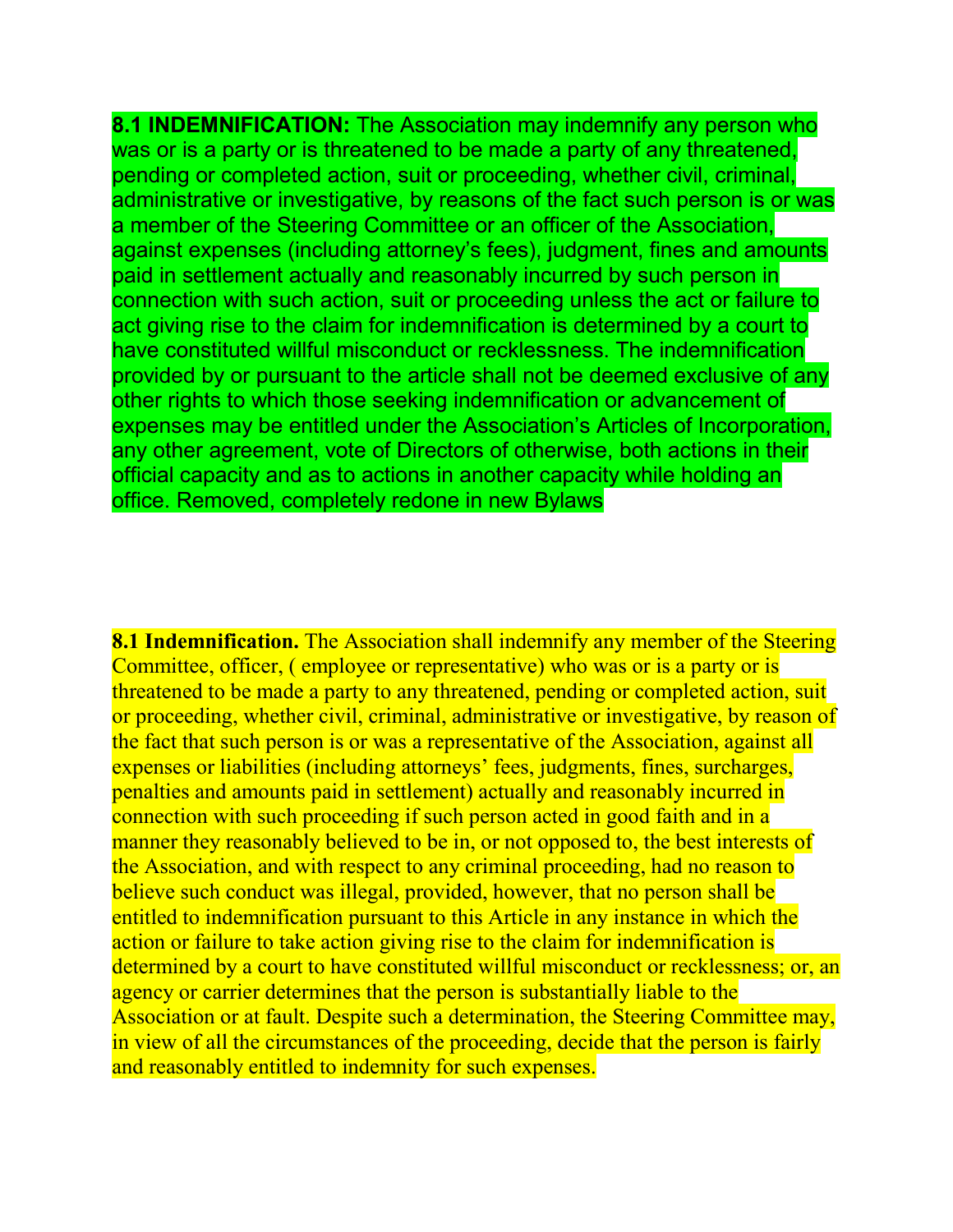**8.2 Advancement of Expenses.** The Association may advance expenses incurred by a member of the Steering Committee, officer, (employee or representative), who may be eligible for indemnification under Section 8.1, in defending a proceeding, in advance of the final disposition of such proceeding, upon receipt of an undertaking by or on behalf of such person to repay the amount so advanced if it shall ultimately be determined that such person is not entitled to be indemnified by the Association.

**8.3 Procedure.** Unless ordered by a court or otherwise required by law, to determine whether any indemnification or advance of expenses under Sections 8.1 or 8.2 is permissible, the Steering Committee (1) by a majority vote of a quorum consisting of those members who were not parties to the proceeding; (2) if such a quorum is not obtainable or if obtainable and a majority vote of a quorum of disinterested members so directs, by independent legal counsel in a written opinion; or (3) by the majority vote of the Members present at the meeting, may, and on request of any person seeking indemnification or advance of expenses shall be required to, determine in each case whether the applicable standards in any applicable statute have been met and the person has met the applicable standard of conduct.

**8.4 Continuing Right to Indemnification.** The indemnification and advancement of expenses provided pursuant to Sections 8.1 or 8.2 shall continue as to any person who has ceased to be a member of the Steering Committee, officer, (employee or representative) and shall inure to the benefit of the heirs, executors and administrators of such person.

The reasonable expenses of any member of the Steering Committee, officer, (employee or representative), in prosecuting a successful claim for indemnification and the fees and expenses of any special legal counsel engaged to determine permissibility of indemnification or advance of expenses, shall be borne by the Association.

### **ARTICLE IX**

#### **GUIDING PRINCIPLES**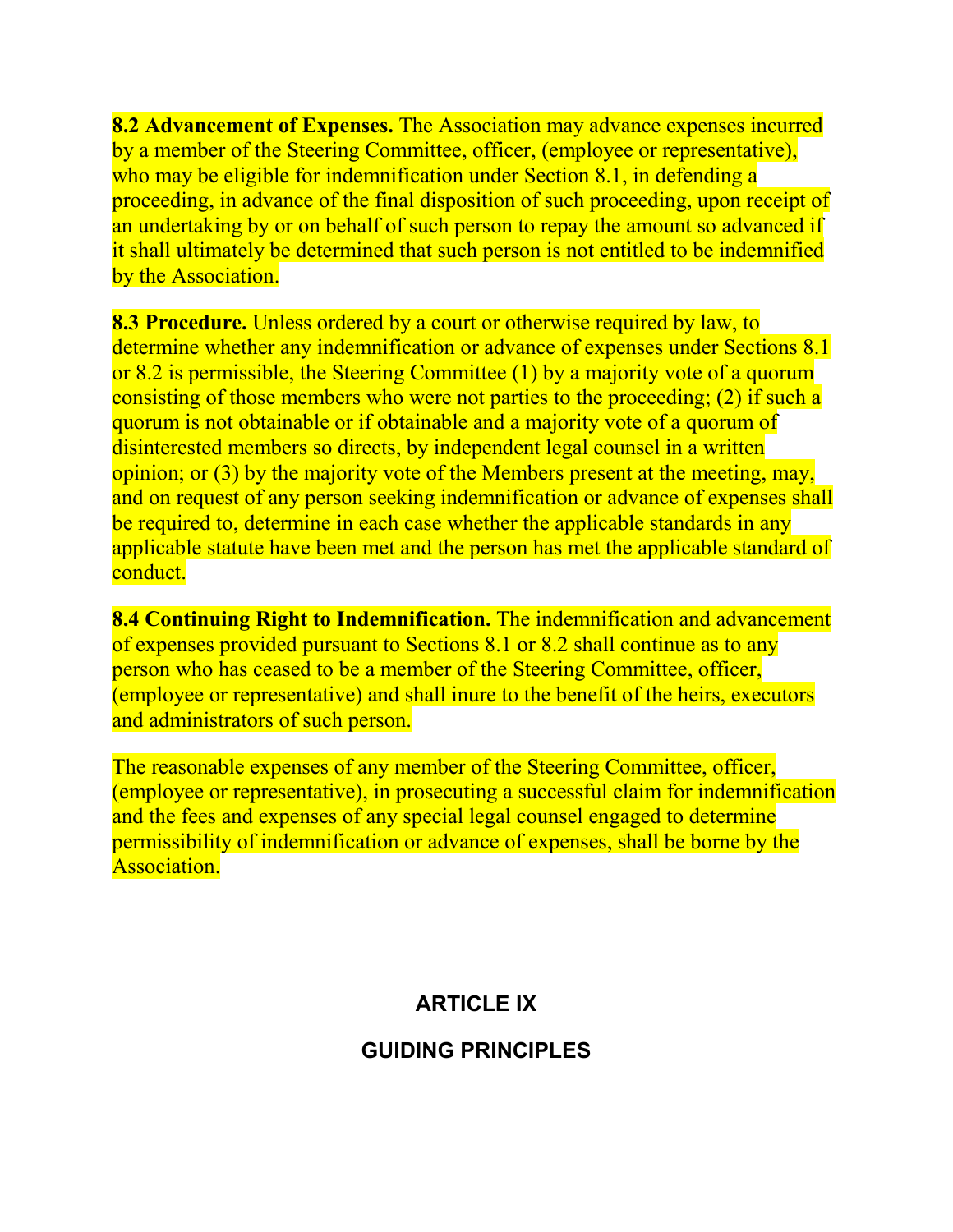**9.1 TWELVE TRADITIONS**: The Twelve Traditions of Alcoholics Anonymous are accepted as guides regarding the Southeastern Pennsylvania Intergroup Association of Alcoholics Anonymous, (A.A.):

(1) Our common welfare should come first; personal recovery depends on A.A. unity.

(2) For our group purpose there is but one ultimate authority, a loving God as He may express Himself in our group conscience.

(3) The only requirement for A.A. membership is a desire to stop drinking.

(4) Each group shall be autonomous except in matters affecting other groups or A.A. as a whole.

(5) Each group has but one primary purpose: to carry its message to the alcoholic who still suffers.

(6) An A.A. group ought never endorse, finance, or lend the A.A. name to any related facility or outside enterprise lest problems of money, property and prestige divert us from our primary purpose.

(7) Every A.A. group ought to be fully self-supporting, declining outside contributions.

(8) Alcoholics Anonymous should remain forever non-professional, but our service centers may employ special workers.

(9) A.A., as such, ought never be organized; but we may create service boards or committees directly responsible to those they serve.

(10) Alcoholics Anonymous has no opinion on outside issues; hence the A.A. name ought never be drawn into public controversy.

(11) Our public relations policy is based on attraction rather than promotion; we need always maintain personal anonymity at the level of press, radio and films.

(12) Anonymity is the spiritual foundation of all our Traditions, ever reminding us to place principles before personalities.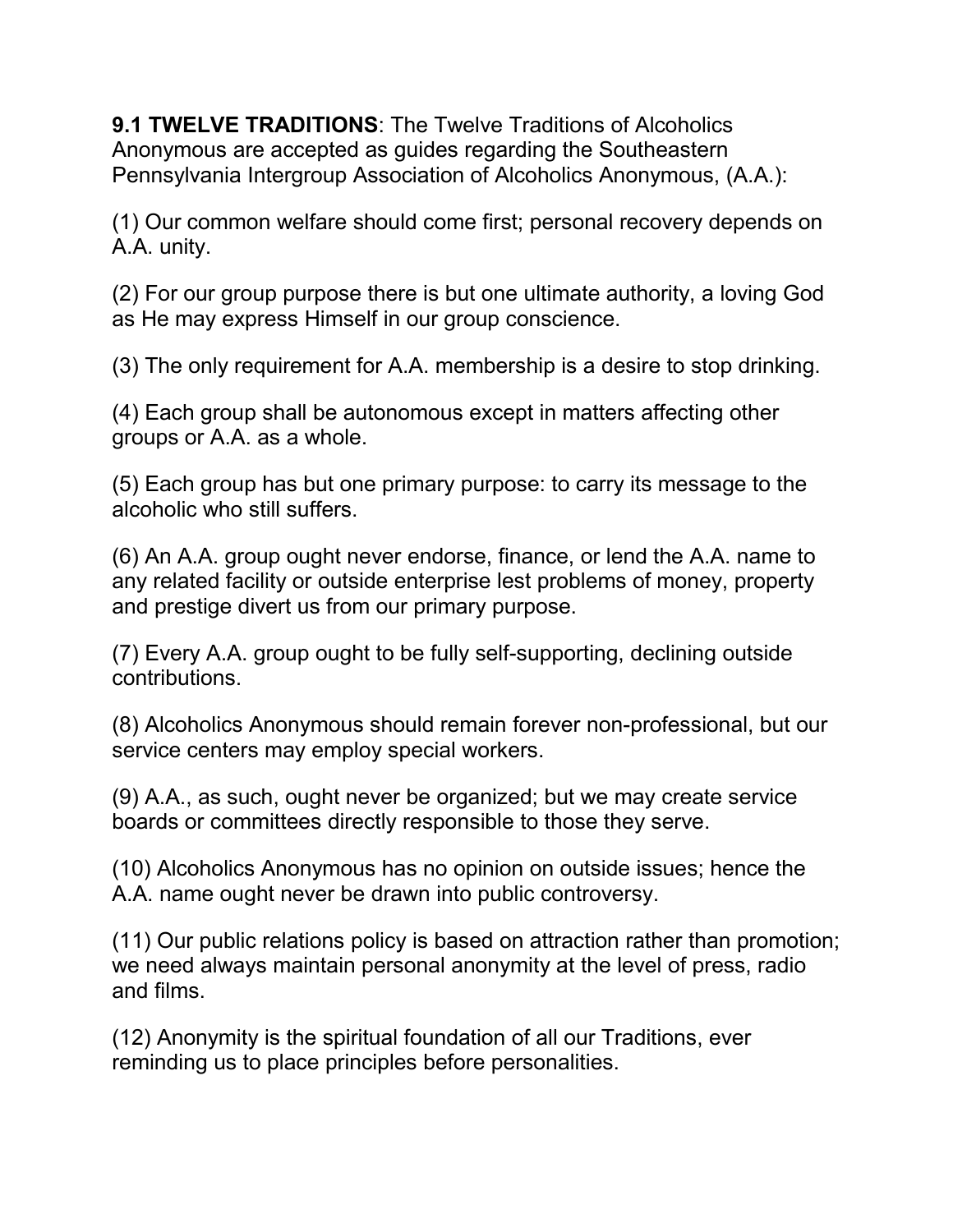**9.2 TWELVE CONCEPTS:** The Twelve Concepts of Alcoholics Anonymous are also accepted a guides regarding the Southeastern Pennsylvania Intergroup Association of A.A.:

(1) Final responsibility and ultimate authority for A.A. World Services should always reside in the collective conscience of our whole fellowship.

(2) When, in 1955, the A.A. groups confirmed the permanent charter of their General Service Conference, they thereby delegated to the Conference complete authority for the active maintenance of our world services and thereby made the conference – excepting for any change in the Twelve Traditions or in Article 12 of the Conference Charter – the actual voice and the effective conscience for our whole society.

(3) As a traditional means of creating and maintaining a clearly defined working relation between groups, the Conference, the A.A. General Service Board and its several service corporations, staffs, committees and executive, and of thus insuring their effective leadership, it is here suggested that we endow each of these elements of world service with a traditional "Right of Decision."

(4) Throughout our Conference structure, we ought to maintain at all responsible levels a traditional "Right of Participation", taking care that each classification or group of our world servants shall be allowing a voting representation in reasonable proportion to the responsibility that each must discharge.

(5) Throughout our world services structure, a traditional "Right of Appeal" ought to prevail, thus assuring us that minority opinion will be heard and that petitions for the redress of personal grievances will be carefully considered.

(6) On behalf of A.A. as a whole, our General Service Conference has the principle responsibility for the maintenance of our world services, and it traditionally has the final decision respecting large matters of general policy and finance. But the Conference also recognizes that the chief initiative and the active responsibility in most of these matters should be exercised primarily by the Trustee members of the Conference when they act among themselves as the General Service Board of Alcoholics Anonymous.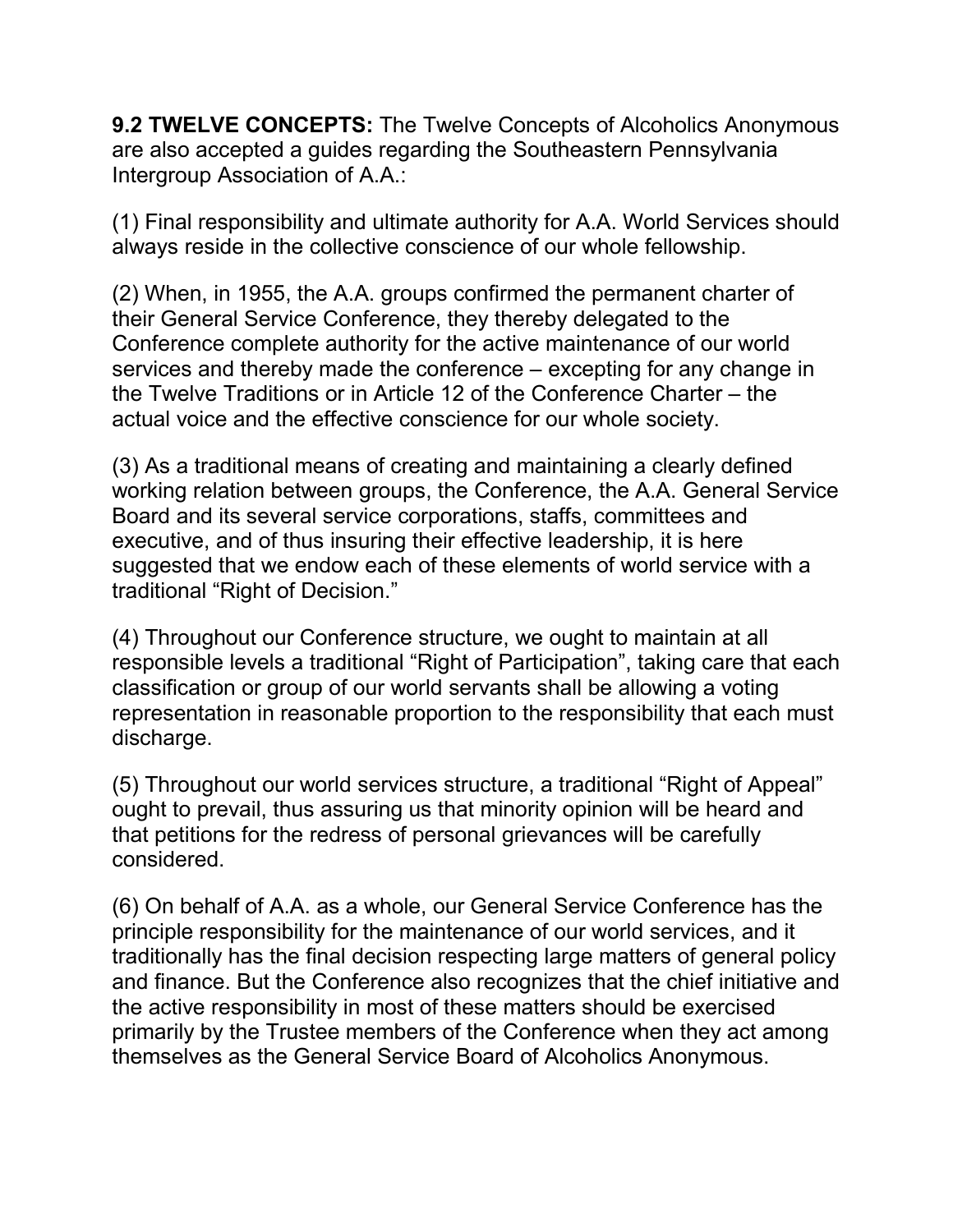(7) The Conference recognizes that the Charter and the Bylaws of the General Service Board are legal instruments: that the Trustees are thereby fully empowered to manage and conduct all of the world service affairs of Alcoholics Anonymous. It is further understood that the Conference charter itself is not a legal document; that it relies instead upon the force of tradition and the power of the A.A. purse for its final effectiveness.

(8) The Trustees of the General Service Board act in two primary capacities: (a) with respect to the legal matters of overall policy and finance, they are the principal planners and administrators. They and their primary committees directly manage these affairs. (b) But with respect to our separately incorporated and constantly active services, the relation of the Trustees in mainly that of full stock ownership and of custodial oversight which they exercise through their ability to elect all directors of these entities.

(9) Good service leaders, together with sound and appropriate methods of choosing them, area at all levels indispensable for our future functioning and safety. The primary world service leadership once exercised by the founders of A.A. must necessarily be assumed by the Trustees of the General Service Board of Alcoholics Anonymous.

(10) Every service responsibility should be matched by an equal service authority – the scope of such authority to be always well defined whether by tradition, by resolution, by specific job description or by appropriate charters and bylaws.

(11) While the trustees hold final responsibility for A.A.'s world service administration, they should always have the assistance of the best possible standing committees, corporate service directors, executives, staffs and consultants. Therefore, the composition of these underlying committees and service boards, the personal qualifications of their members, the manner of their induction into service, the systems of their rotation, the way in which they are related to each other, the special rights and duties of our executives, staffs and consultants, together with a proper basis for the financial compensation of these special workers, will always be matters for serious care and concern.

(12) General Warranties of the Conference: in all its proceedings, the General Service Conference shall observe the spirit of the A.A. Traditions,